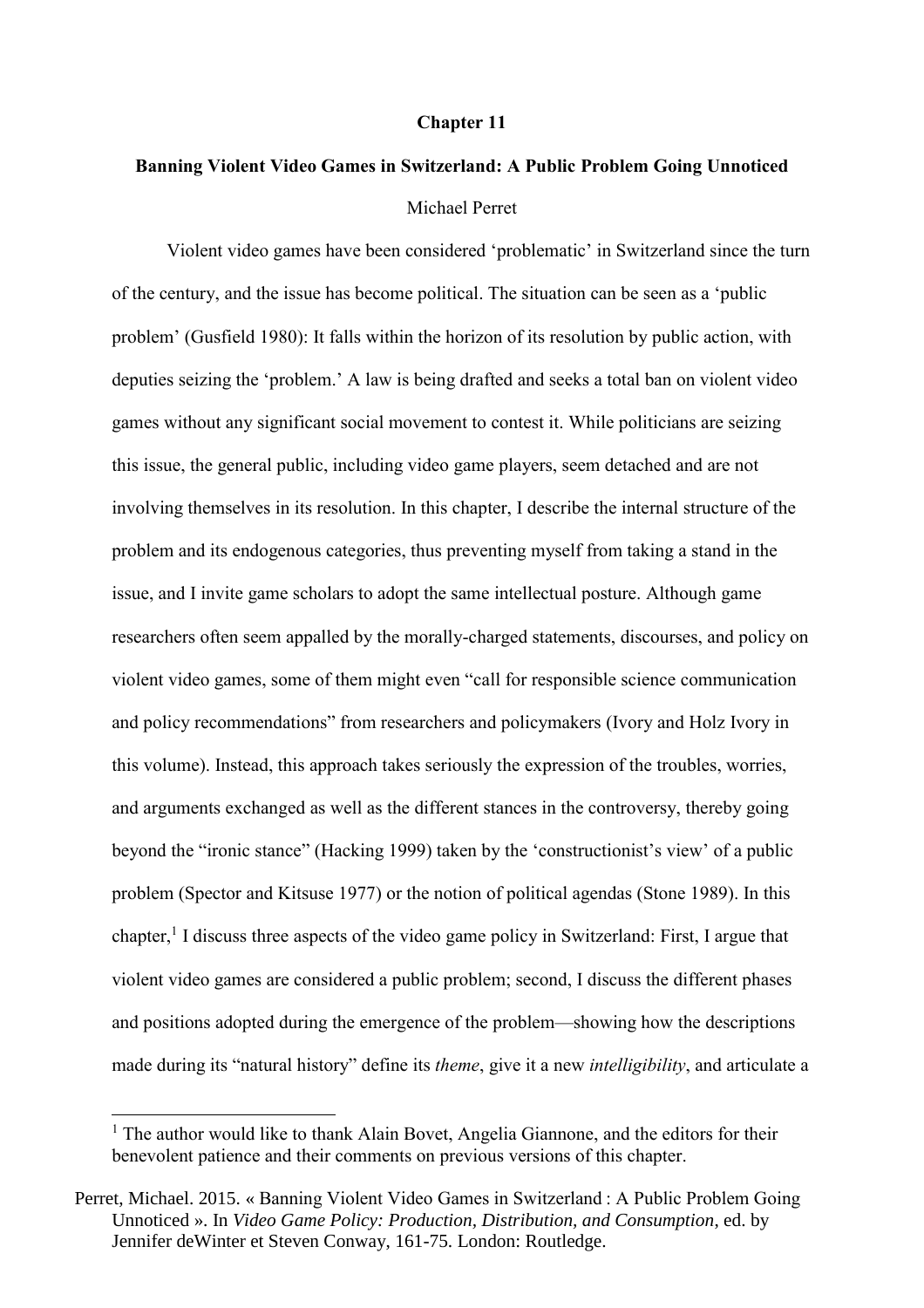new *temporal experience*; and third, I focus on the absence of public mobilization, stating that a public problem can be dealt in restricted political spheres.

## **Violent Video Games As a Public Problem**

To examine how violent video games have become a public problem in Switzerland, I first turn my attention to theories of public problems in general. Sociologist Joseph Gusfield offers a witty definition of a public problem: It is something that "someone ought to do something [about]" (Gusfield 1984, 5). In other words, an issue or problem may emerge as one with a public status. Public problems have to be distinguished from private or social ones. While all of them find their genesis in troubles expressed by individuals (Emerson and Messinger 1977), they do not necessarily transform into public action. The existence of a 'problem' is the result of a process by which the violent video games issue has, for example, been construed as a problem of societal concern to be acted upon by public officials and agencies. Dewey (1927) would say that groups start a social inquiry concerning unrest and worries experienced in order to find solutions. In this case, the ban on violent video games in Switzerland becomes a target in the resolution of the problem. Gusfield notes that target character is not a given but represents "a selective process from among a multiplicity of possible and potential realities" that can be seen as influencing the wider problem of "youth violence" (3). It is also vital to recognize the multiple possibilities of its resolution: "who and what institution gains or is given the responsibility for "doing something" about the issue" (Gusfield 1984, 5)?

Furthermore, a public problem is created by constituting a public as a group that is "gaining a better understanding of itself, its environment and of the means it is likely to implement" (Bovet and Terzi 2011, 172). Tensions and conflicts in the configuration of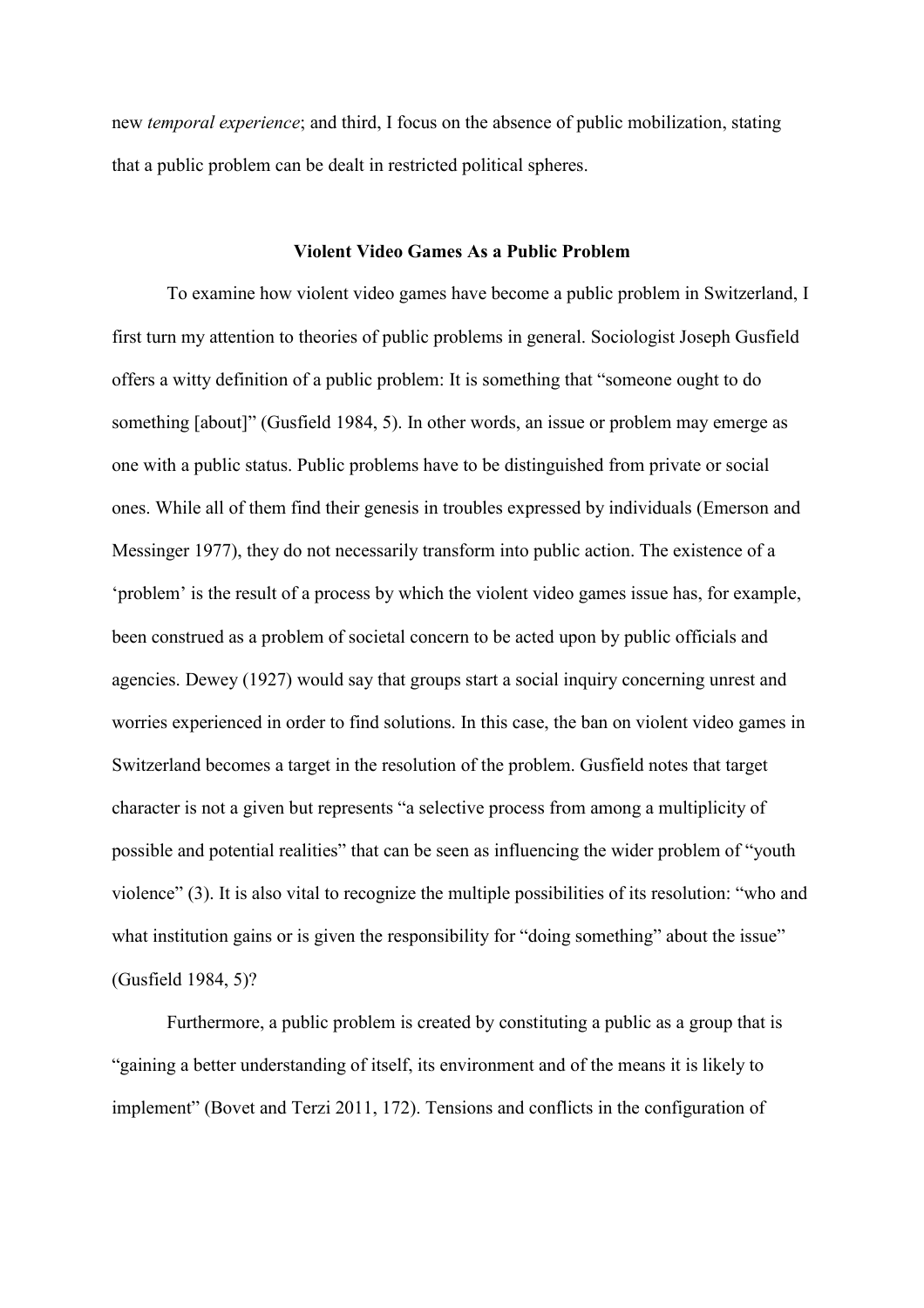violent video games as a problem give rise to public, political, legal, and media "arenas"<sup>2</sup>: Politicians, members of players' associations and representatives of the gaming industry compete to problematize and advertise the case.

The ensuing confrontations solidify the groups that *own* the problem:

The concept of "ownership of public problems" is derived from the recognition that in the arenas of public opinion and debate all groups do not have equal power, influence, and authority to define the reality of the problem. The ability to create and influence the public definition of the problem is what I [Joseph Gusfield] refer to as "ownership." The metaphor of property ownership is chosen to emphasize the attributes of control, exclusiveness, transferability, and potential loss also found in the ownership of property. (Gusfield 1984, 10)

One of the key operations for the owners of the problem is to assign responsibilities. That said, Gusfield distinguishes causal responsibility from political responsibility: We think, for example, that tobacco and alcohol cause health problems (causal responsibility), but we also think that the producers or the State hold a political responsibility in this regard. In ownership of the problem, causal and political responsibilities are interrelated and subject to debate. Ownership of the problem can be challenged as well as causal and political responsibilities (Gusfield 1984, 13‑14).

Eventually, the problem ends up being handled by authority figures as it hits its routinized stage. However, according to Cefaï and Terzi (2012), a public problem does not necessarily follow these stages mechanically. Some phases may be skipped, others aborted, and others overlapped or reversed. It may happen that the treatment by the public authorities precede civic initiatives or that everything is played on institutional scenes with very well-

 $2^2$  For an analysis of public and media arenas, see Cefaï (2002).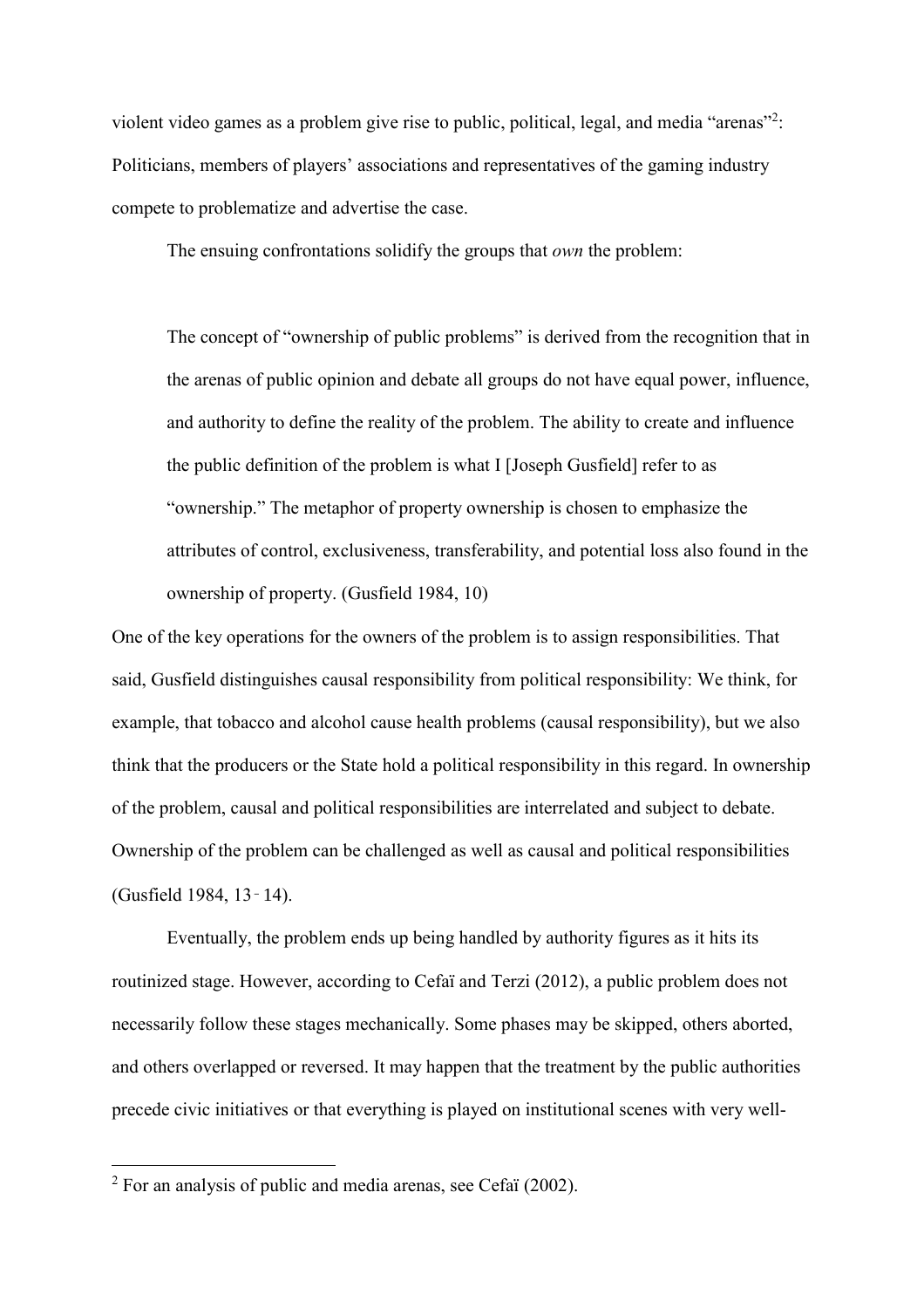infomed audiences (30). One could thus go further and state that each sequence reconfigures previous sequences (Emerson and Messinger 1977). Accounting for the "natural history" (Park 1921) of a public problem does not amount to describing a linear sequence of phases. The emplotment of problematization and publicization processes cannot be rigidly formalized. The phases of this dynamic have relationships that are not unilateral but reciprocal (Terzi and Bovet 2005). First, the elaboration of solutions is made possible by the ways of defining the problem, of circumscribing it, and of elucidating it. Second, the solutions that are elaborated upon during the process have feedback effects on the definition of the situation and its problematic character (Cefaï and Terzi 2012, 30). The history of the public problem and more specifically its "emplotment" (Ricoeur 1984) can theoretically be conceived as a proactive and retroactive series of sequences that are gradually enhanced.

Moreover, the actions of individuals engaged in a public problem contain a part of indeterminacy and of inventiveness (Lemieux 2007, 193; Callon, Lascoumes and Barthe 2009); the situations are both problematized and publicized on the experimental mode. The experience of politics takes place in the implementation of institutionalized procedures and in the invention of new ways to solve a problem. Cefaï and Terzi then suggest that the experimentation can be equally consisting of newly formed publics as of politicaladministrative institutions experienced in the exercise of policy processes.

#### **Following the Descriptions Made in a Controversy**

The problem of violent video games becomes a *problem* well after the elements, such as questions and indignations, were set in motion. A classic sociological approach would seek to describe the stages of the problem by showing the causal links between each step. Such an approach is either interested in the *arguments* exchanged in the context of a controversy or in the *strategies and objectives* of each camp. Sociology is often tempted to rely on an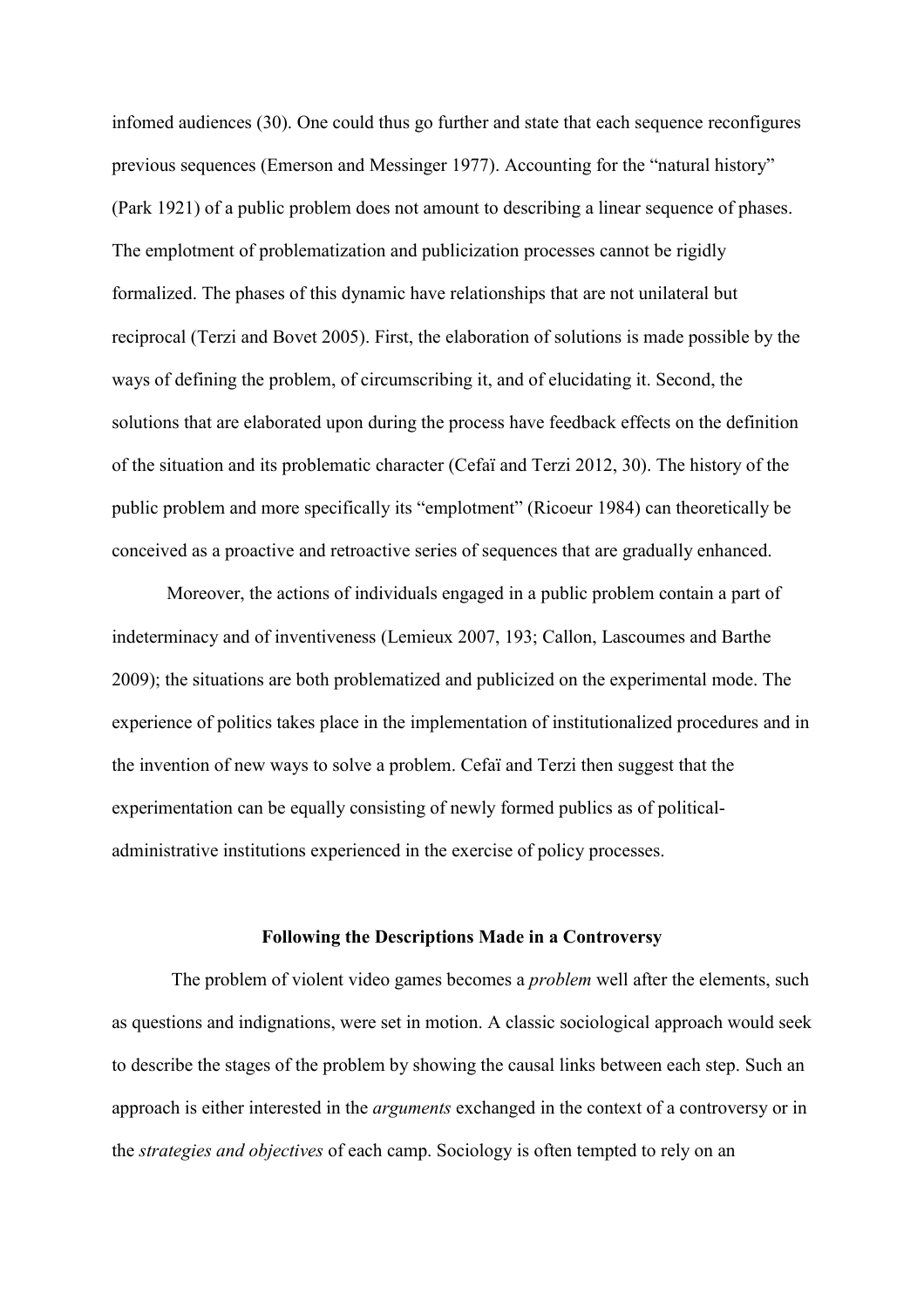exhaustive corpus of discourses and stances. But it is a chimera. No corpus can completely cover the emergence, publicization, problematization, and resolution of violent video games as a problem; yet no description can summarize it fully either. Terzi therefore proposes to focus on discourses related to the public problem (2003, 33). For the sociologist, social order is equally comprised of actions, objects, actors, *and discourses* that take them into account. Sociological analysis must present possible descriptions of the violent video games phenomenon as they have appeared over the discussion. On this basis, I show how they contributed to the individuation of the question, or how it became the 'issue of violent video games' that has conferred it a new *intelligibility* (Terzi 2003, 37). Within the course of these different stances, the public problem of violent video games is drawn. In doing so, these descriptions have shaped both a problem and the solutions that have been brought to resolve it and their publics. Moreover, the descriptions of the public problem have set its normative background (2010, 215). The dynamics, the concrete actions and the discourses of the problem of violent video games have eventually refigured its new *temporal experience* (Ricoeur 1984).

In this chapter, I relate the 'natural history' of the problem and focus on descriptions made available during its different stages. As soon as we follow a problem, we observe that it defines itself its endogenous categories. The classic politological and journalistic categories such as the "politicians" and the "media" pre-exist the process.

# **Specification Time: When the 'Problem with Video Games' Becomes the 'Violent Video Games Problem'**

The problem of violent video games originates in troubles not always expressed or politicized. Indeed, mobilization in connection with the subject did not occur instantly. The first characteristic is that it's a "low noise" problem: The subject is discussed from time to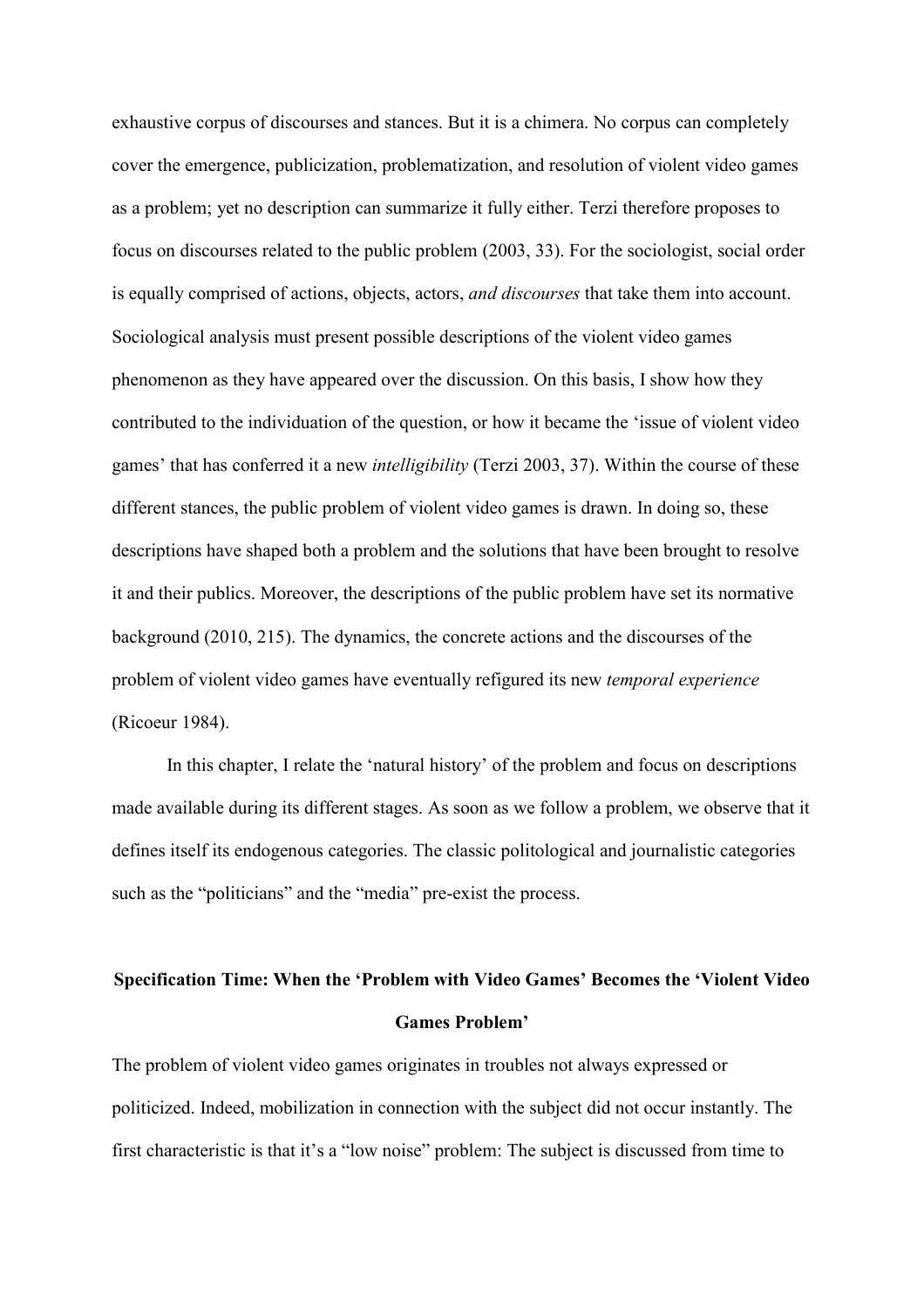time and is only marginally present in the media and political arenas. It rather seems to bounce from case to case. The 1990s were marked by a few news stories that illustrate the problems experienced in connection with the violence of video games. At this time, the issue was trivialized when compared to the risk of epilepsy related to the gaming practice. One could even say that video games caused a series of problems to the Swiss community well before the onset of the violence problem. If the risk of epilepsy and control concerned parents and the general public outside the phenomenon, the early 1990s marked a turning point in the appreciation of video games in particular and "youth culture" in general. The release of *Mortal Kombat* (NetherRealm Studios) in 1993 and *Doom* (GT Interactive Software) in 1994 raised some concerns in the media and public opinion. This trend follows what is found throughout Europe<sup>3</sup> and in the United States at the time (Donovan 2010, 225 $-35$ ). These games were subsequently mobilized as explanatory factors of violent behaviors. *Mortal Kombat* and *Doom* disturb the public opinion because of their violence and enters the background of the "space of experience" of publics sensitized to the violent video games issue (Koselleck 1985). 4

Troubles reached new heights when Eric Harris and Dylan Klebold, two senior students in high school, perpetrated a school shooting on April 20, 1999 at Columbine High School, Colorado, U.S. The massacre gained international status and was fairly mediatized in Switzerland. It sparked debate in the U.S. over gun control laws but also on the effect of violent video games as the two students were known to play *Doom* and *Wolfenstein 3D* (id Software 1992). The Swiss media often mentioned the link between their homicidal behavior

<sup>&</sup>lt;sup>3</sup> See political scientist Olivier Mauco on the French case (2012).

<sup>4</sup> The media reception of *Mortal Kombat* and *Doom* was different than other video games at the time. Far from being exhaustive, I would simply point out that these two games were treated in other sections than the usual video games' columns or programs. For example, David Rosenthal wrote an outraged article about *Mortal Kombat*, named "A bloodbath" ("Que du sang") (*L'Express* 1995); or the use of the latter as an explanatory factor in a news item in the U.S. ("Teenager stabbed because of a game," *Le Matin* 1994).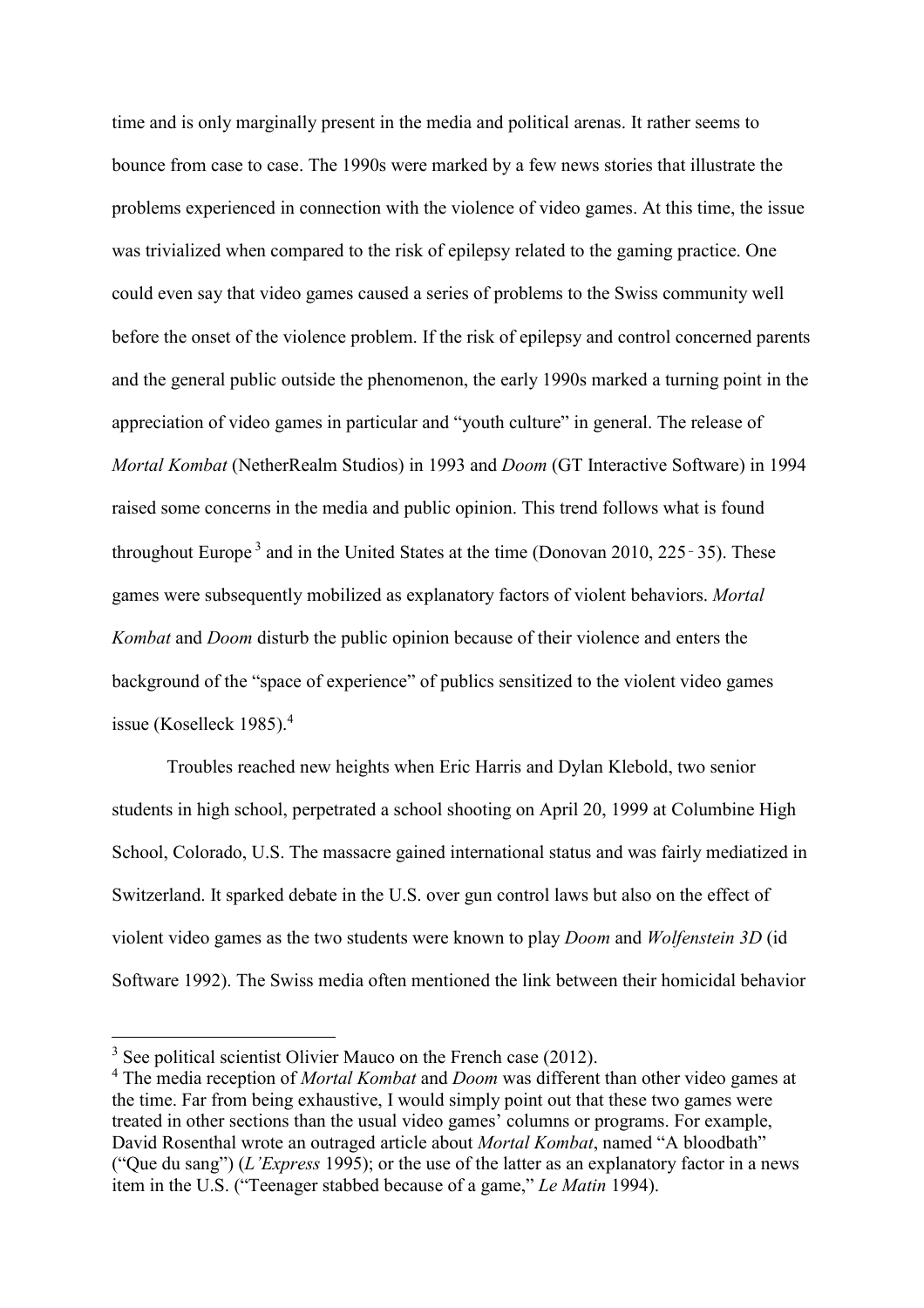and the use of violent video games. Three years later, a nineteen-year-old expelled student entered his former high school in Erfurt, Germany, armed with a shotgun and a pistol, killing sixteen people on April 26, 2002. Media emphasized his musical taste in metal and his playing habits as secondary explanations for his killing behavior, downplaying the fact that the student was expelled a few months before. The case gained more fame in the Swiss-German part of Switzerland due to language proximity.

#### **The Problem Becomes a Political Issue**

Politicians were not officially involved in the problem until the beginning of the 2000s. On October 6, 2004, Parliamentary representative of the rightwing Swiss People's Party Jean-Henri Dunant filed a question to the Federal Council—the Swiss executive council—asking whether it considered "taking measures against the violent video games proliferation?" <sup>5</sup> Dunant compares them to child pornography and argues that both are "equally unwholesome." This question highlights two elements. First, Dunant makes a causal link between gaming and gamers' potentially aggressive behaviors: "Studies show that gaming causes a distorted representation of the world amongst young people, making them insensitive to human suffering. Their behavior later becomes more and more aggressive, and they become less and less capable to establish human relations." <sup>6</sup> Second, he deplores the current lack of restrictions, which push more young people "to purchase games as violent as possible." The Federal Council, recipient of the question, replied that the existing legislation can address the problem; a law of the Criminal Code already represses "representations of cruelty."<sup>7</sup> While the Dunant question received little reaction outside of the political arena, it

<sup>&</sup>lt;sup>5</sup> Question Dunant 04.1123 "Violent video games."

<sup>6</sup> Ibid.

<sup>7</sup> Art. 135 of the Swiss Criminal Code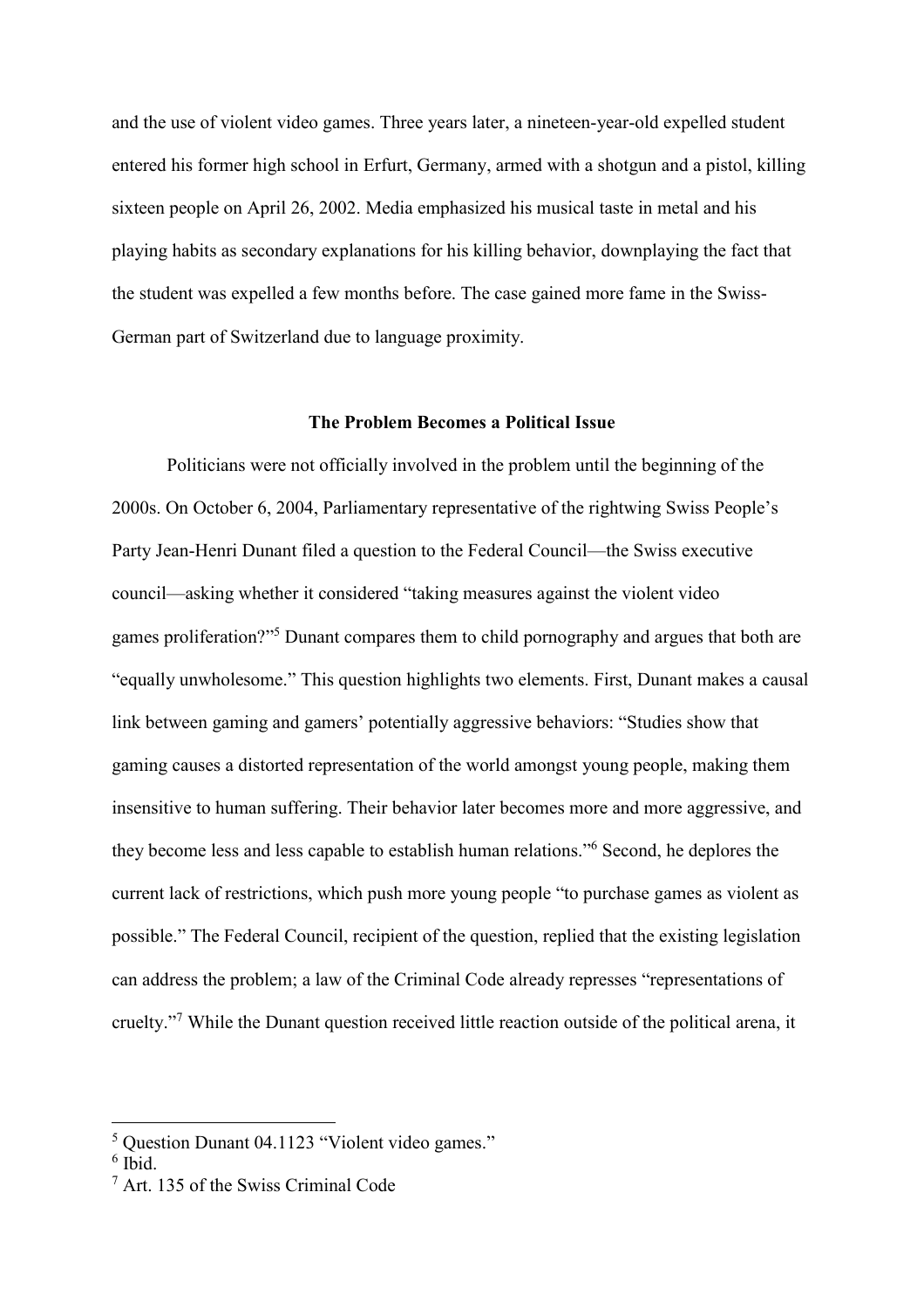resonated with other parliamentary actions that aimed to jointly contain 'youth violence' and protect youth from violent video games.

In 2006, the Swiss Interactive Enternainment Association (SIEA), founded three years before, issued a code of conduct for the interactive entertainment industry, emphasizing the protection of minors. More specifically, manufacturers, suppliers, and importers united within the SIEA and published minimum age recommendations based on the code of conduct and on the "Pan European Game Information" (PEGI) system (see Ruggill and McAllister in this volume for further discussion). 8

While the problem is mainly discussed in the political sphere until 2007, this sectoring fades after various events. On April 16, 2007, a student opened fire on the Virginia Tech campus in the U.S. and killed thirty-two people before turning his weapon against himself. The following days, most of the American and European media made the connection between the killer's alleged use of violent video games and the school shooting. Parliamentary interventions related to youth violence in general and to violent video games, specifically increased accordingly in Switzerland. Questions and postulates came together in 2007, 9 before a motion $10$  was deposited in December to ban violent video games. The motion states: "The Federal Council shall submit to Parliament a message in order to block the access of computer games with violent content for children and adolescents (that is, games where the

<sup>8</sup> Switzerland officially supports PEGI since its beginning in 2003 and is represented in the PEGI Council.

<sup>9</sup> Question Heim 07.5190 "Violent electronic games"; Postulate Galladé 07.3665

<sup>&</sup>quot;Entertainment media. To protect children and adolescents from violence."

<sup>&</sup>lt;sup>10</sup> Intervention designating the Federal Council to submit to Parliament a draft act of the Federal Assembly or to take a particular action. Transmitting a motion to the Federal Council requires the approval of the National Council (the legislative power representing the people) and the Council of States (the legislative power representing the 26 cantons of Switzerland). <sup>10</sup> Motion Hochreutener 07.3870 "Ban on violent computer games." The name of this motion is further normatively loaded in its original language: "Verbot von elektronischen Killerspielen." Violent video games will then be mentioned in German as "Killergames" or "Killerspiele," or "Brutalo-Spiele." Such a nomination makes no doubt about the commitment of some MPs to ban them at all costs.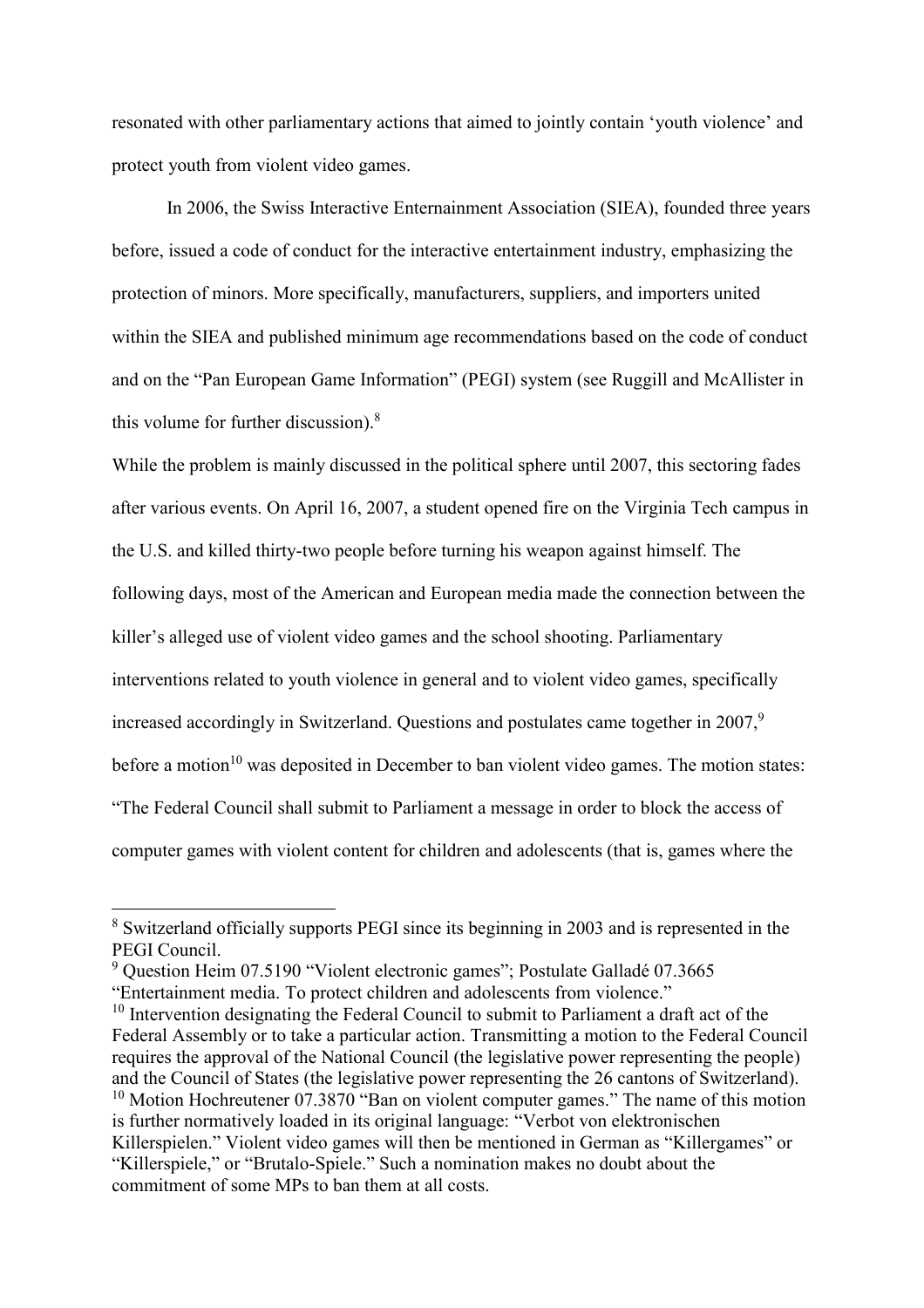customer can shoot on targets, and reserved for  $16 + or 18 + age$  groups according to the classification of the Pan European Game Information [PEGI]) by prohibiting or restricting sales. "<sup>10</sup>

The motion is grounded on a description of a tragic incident that occurred a month before its filing. In November 2007, a young recruit of the Swiss army shot a sixteen-year-old woman with his military rifle in a bus shelter in Zurich. At the time, a popular initiative to ban possession of military weapons at home was under consideration. The "Tragedy of Zurich" or the "Mordfall Hönggerberg," as described in the media, fell within the problem of weapons possession. This topic was much more publicized and discussed than the issue of violent video games at the same time. Hochreutener would nevertheless back the case as an explanatory factor of his motion to ban them: "The murder committed in the Hongg neighborhood in Zurich shows that personality disorders associated with media representations of violence can have dramatic consequences."<sup>11</sup> He claimed that the existing rules, namely Article 135 of the Swiss Criminal Code and the PEGI, were no longer sufficient to 'protect the youth.'

In his motion, Hochreutener describes what he considers as the problem with youth violence and its solution: Using Gusfield (1984) as a lens, Hochreutener's rhetoric can be understood as employing both the causal responsibility (people being exposed to violent contents leads to violent behaviors) and the political responsibility of the problem (the State aims to make sure young people won't access violent content by banning and prohibiting them). The solution proposed—the ban of violent video games for people under eighteen greatly influences the "horizon of expectation" on the outcome of the problem. The description of the problem narrows the choices amongst the multiple possibilities of its definition and resolution. However, at the time, the Federal Council considered that the

<sup>&</sup>lt;sup>11</sup> Motion Hochreutener 07.3870 "Ban on violent computer games."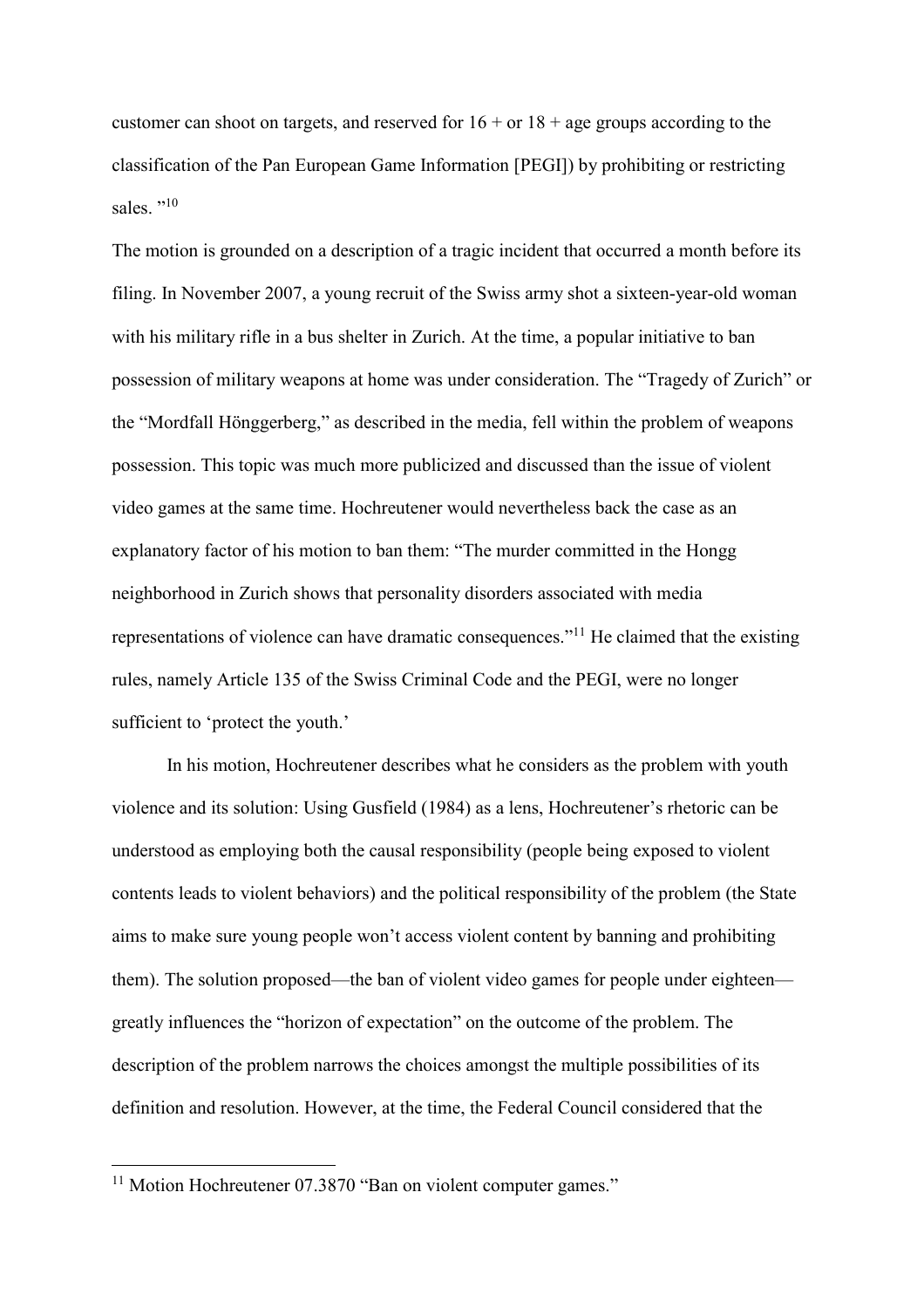legislation against depictions of violence is effective and invited the Houses of Parliament to refuse the motion, which would be brought before them two years later.

In the following years, local troubles led to the ramping up of political action. Several cantonal initiatives were issued between 2007 and 2011, some asking specifically for the ban of violent video games<sup>12</sup> and others for taking strict measures to "prevent youth violence."<sup>13</sup> The latter included violent video games as a motive or a reason for violent behaviors among youth. With the Hochreutener Federal motion, the local initiatives did strengthen the definition and the recommended resolution of the problem into something homogeneous. At this stage, the ban seemed to be the primary solution to 'protect youth'—and this was the deputies' biggest argument—from escalating violent behaviors. Because of their ongoing status, the initiatives received relatively little media coverage. But it didn't last long.

### **Violent Video Games Go to Court**

In May 2008, Bernese local deputy Roland Näf sued Media Markt, Europe's largest retailer of consumer electronics, for selling *Stranglehold* (Midway Chicago 2007), a thirdperson shooter video game in which players take on the character of an Asian crime boss with a mission of "bloody revenge," according to the game's website. He decided to bring the case to court because he was able to buy the video game in a Media Markt store in Müri (BE). Näf, located at the center-left Social Democratic Party, claimed that violent games such as *Stranglehold* violated Article 135 of Switzerland's Criminal Code. The article forbids representation of sound or visual recordings that emphatically illustrate cruelty towards

<sup>&</sup>lt;sup>12</sup> Cantonal initiative, Bern 08.316 "Ban of violent video games"; cantonal initiative, Tessin 09.314 "Revision of Article 135 PC"; cantonal initiative, Freiburg 09.332 "Ban of violent video games"; cantonal initiative, Zug 10.302 "Ban of violent video games."

<sup>&</sup>lt;sup>13</sup> Cantonal initiative, St. Gallen 08.334 "Revision of the penal code"; cantonal initiative, St. Gallen 09.313 "Against killer games for children and adolescents. For an effective and consistent protection of children and young people"; cantonal initiative, Luzern 11.301 "Protecting young people against violent games and sports."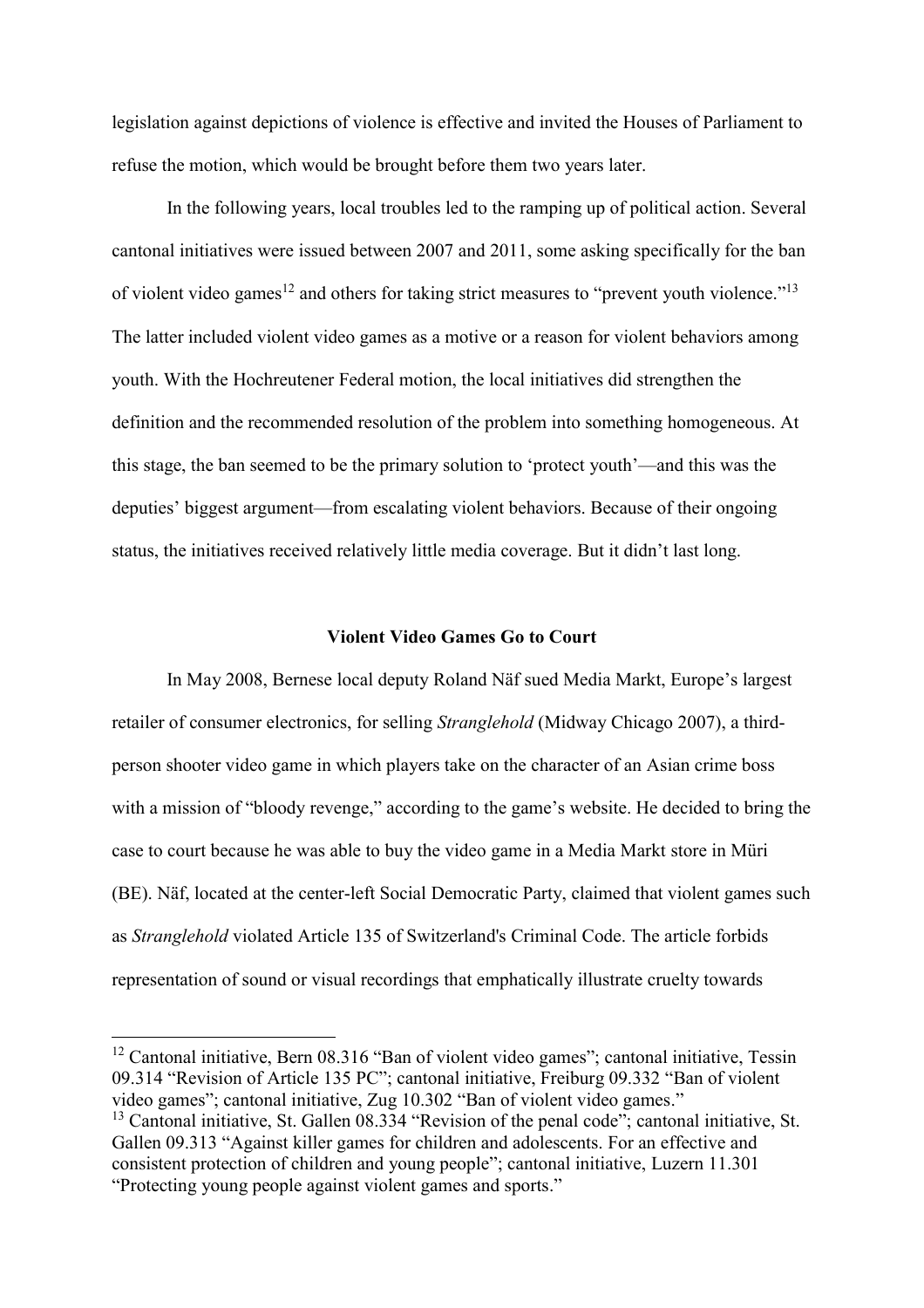humans or animals. According to Näf, the article is a "paper tiger" because its ambiguous wording makes it difficult to apply. The Councilor complained that the Swiss Interactive Entertainment Association (SIEA) was not able to take the necessary measures to comply with the criminal law. By doing so, Näf assigned a place to the SIEA in the problem (Favret-Saada 1980). SIEA was criticized for owning political responsibility on the violent video games problem. But it did not endorse this responsibility. Näf, however, was mainly aiming at the existing law. The outcome of the hearing could have precedential value for the distribution of other Mature or Adult Only video games.

The case is a strong example of how a political institution or,a political agent can run a public inquiry about a 'problem' by using known political tools such as initiatives (Näf was the co-author of the Bernese cantonal initiative, from that in the same period), motions, and so forth to experiment with new techniques simultaneously. Cefaï and Terzi insist on the experimental aspect of an inquiry, stating that it is unpredictable for the most part and has to be tested constantly (2012, 26‑28). A month later, the local court of Bern ruled on the sale of violent video games, declaring the game *Stranglehold* as insufficiently violent to be banned. The trial gained media and public attention. In the Swiss-German part of Switzerland, online content dealing with the subject received many comments. Players voiced their discontent through the comments section of online media and forums, both reacting to the trial and to the larger issue of violent video games. Commentators questioned the definition of the problem ("how are violent video games a problem?"), the politicians' definition of the causal responsibility (playing violent video games leads to violent behavior) and the relevance of such a trial. Most of the time, the 'politicians,' as they were categorized in a generic way, were to blame. Moreover, the use of the category "politicians" in the comments section is employed most often to emphasize their incompetence in the field.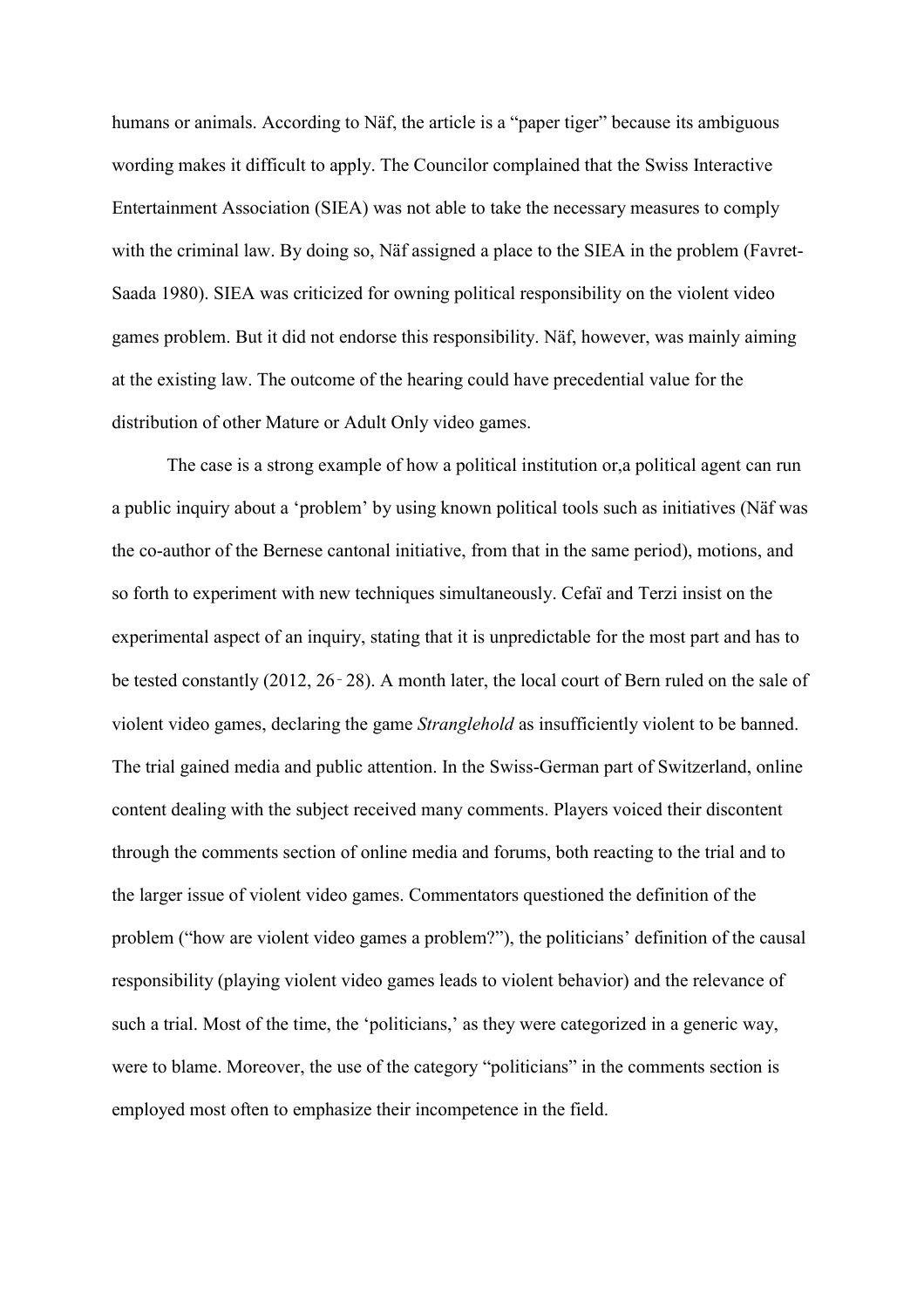Näf brought another case to the court the following year. This time, *Manhunt 2* (2007)—a stealth-based psychological horror video game published by Rockstar Games was in his sights.<sup>14</sup> The complaint concerned five retailers: It stated that the game circumvented Article 135 of Switzerland's Criminal Code because of its "depictions of brutal violence" reaching unprecedented levels. At the time, the media covering the lawsuit were skeptical of the outcome,<sup>15</sup> but not Näf. He aimed to ban violent video games, so he attempted legal precedent. He did not succeed, though, as the action was ruled out once again. Nevertheless, Näf emerged as an important actor within the Killergames' issue. He cofounded the "Verein Gegen Mediale Gewalt" ("Association Against Media Violence") the same year and carried the cantonal initiative of his canton for it to be adopted. He would also be the speaker of choice for the news media when the topic re-emerged later.

Meanwhile in the National Council, Evi Allemann, a Bernese social democrat, deposited another motion—this time requiring the total ban of violent video games. <sup>16</sup> The motion states: "The Federal Council shall submit to Parliament a legal basis for prohibiting the production, the advertising, the import, the sale and the distribution of game programs in which terrible acts of violence against humans or human-like beings contribute to the success of the game." In her motion, Allemann contends that the practice of violent video games causes violent behaviors:

<sup>&</sup>lt;sup>14</sup> The SIEA advised against the sale of *Manhunt 2* a year earlier. In Switzerland, SIEA's president Roger Frei said the move showed the industry was no longer prepared to accept just anything. Originally scheduled for North American and European release in July 2007, the game was suspended by Rockstar's parent company Take-Two Interactive when it was refused classification most notably in the U.K. and Ireland, and given an Adults Only (AO) rating in the U.S. In response to these ratings problems, Rockstar edited the game and came out with its newly censored version in 2008.

<sup>15</sup> For example, Martin Steiner (2009)*,* a journalist in Switzerland's biggest selling newspaper *Blick* wrote in his paper that "the new *Manhunt 2*-complaint stood little chance, especially since the graphics are even weaker and the representation of violence is even less realistic than in *Stranglehold.*"

<sup>&</sup>lt;sup>16</sup> Motion Allemann 09.3422 "Ban on Killergames" ("Verbot von Killerspielen").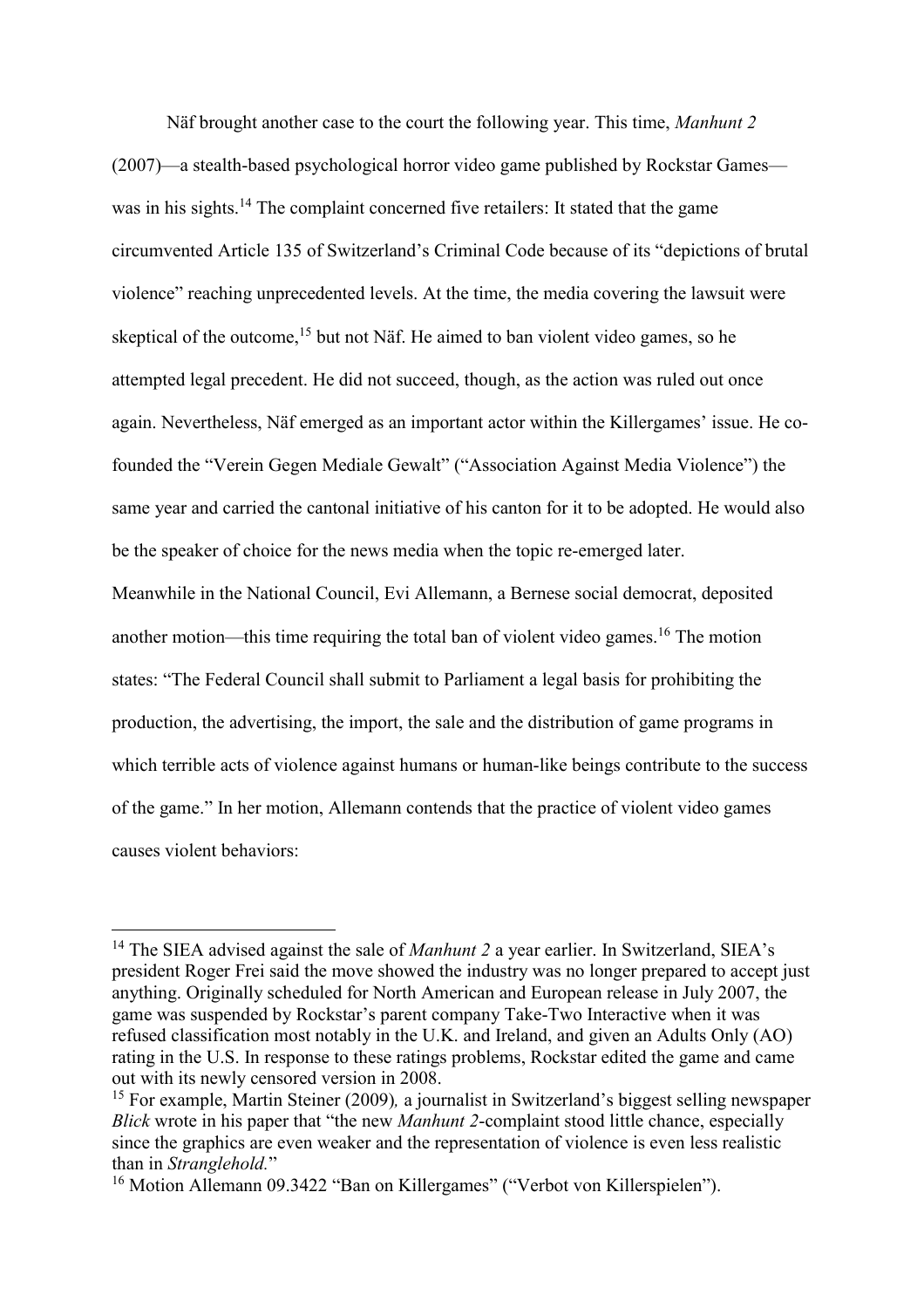"The causes of youth violence and adolescents cannot be reduced to a single factor. However, recent studies show an empirical link between violent behavior and consumption of violent games. This is largely explained by their ultra realistic game design and the many opportunities they offer to exercise violence. The success in the game increases depending on the use of terrible weapons against humans and anthropoids."

Furthermore, her 'space of experience' is filled with tragic school-shooting examples: "Isolated cases such as those of Littleton (U.S. 1999), Erfurt (Germany 2002), Tessin (Germany 2007), Tuusula (Finland 2007) or Winnenden (Germany 2009) strengthen the hypothesis that violent games contribute to push some consumers to cause real violence." Allemann refers to the ruling of both of Näf's lawsuits to harden Article 135 of the Swiss Criminal Code. At the time, the Federal Council issued a long and detailed response. It invited the Chambers of Parliament to reject the motion, arguing that a total ban based on vague application criteria would be hard to implement.

These interventions forced the Federal Council to get involved in the issue. For the latter, the problem belonged until then to the cantons, and Federal Council had always maintained that the laws, combined with the national prevention program were sufficient to address the problem. The Federal Council took several provisions in the space of a few months, which may indirectly contribute to solving the problem. Following the postulates formulated between 2003 and 2007, the Federal Council submitted a plan for violence prevention among children and adolescents in 2009. A national prevention program for youth and violence was launched in 2010, lasting until 2015.

The position of the Federal Council is interesting to analyze. The Members of Parliament have a strong idea of who owns the violent video games problem: the State. In their various texts, they ask the Federal Council to act responsibly on the problem, but the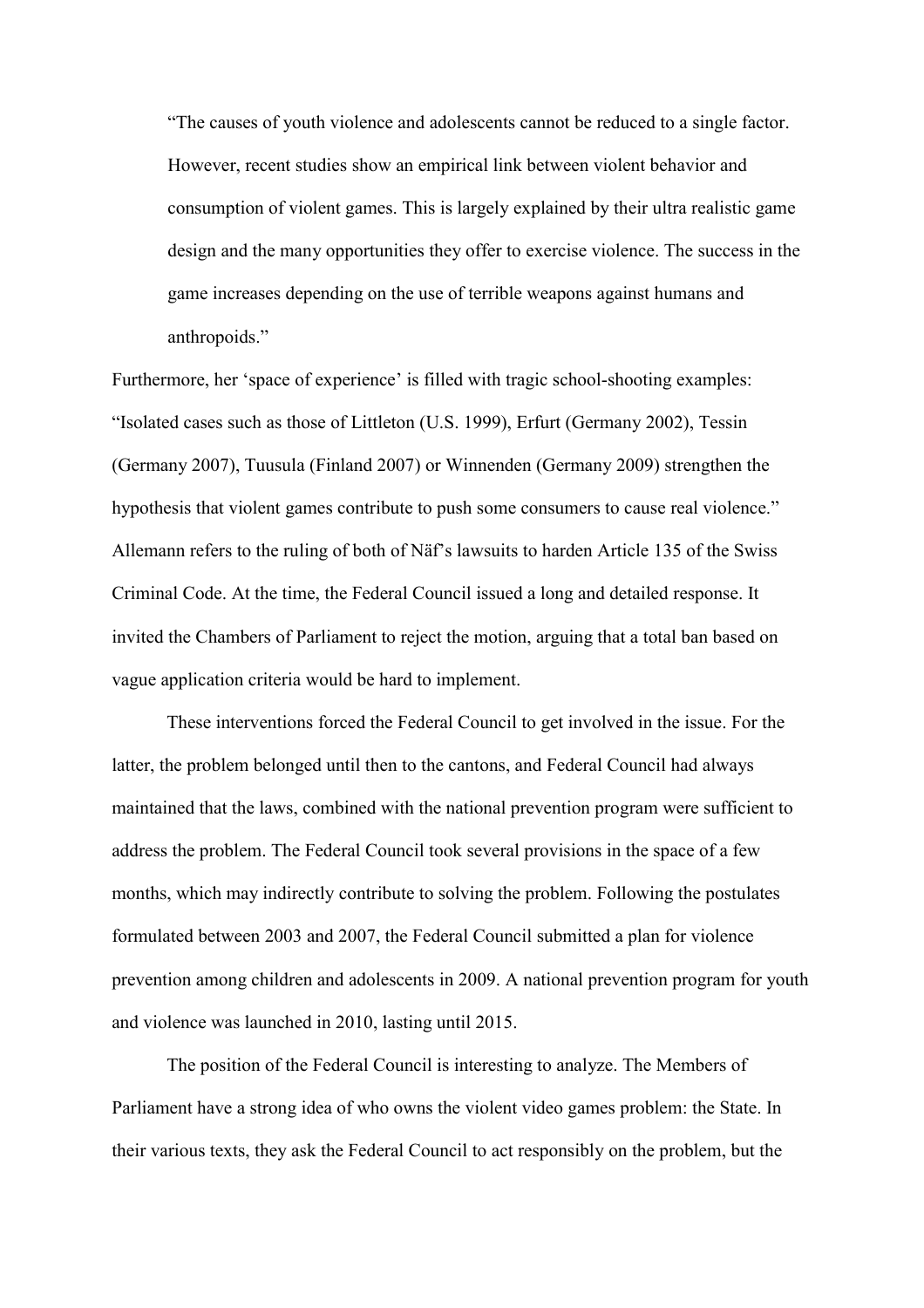latter keeps repeating that the cantons are in charge of applying Article 135 of the Criminal Code. The Federal Council refuses to be both the owner and the politically responsible member for the problem, or as Favret-Saada would say, it momentarily refused to take its "assigned place" in the development of the issue (1980). Yet while everyone seems to agree that some games are too violent, it seems difficult to impossible to take action. Something would be done though as the two chambers of the Swiss Federal Assembly voted on the motions Hochreutener and Allemann between 2009 and 2010.

## **The Ban Is Approved: Oppositions and Skirmishes**

In June 2009, the National Council approved both motions against the opinion of the Federal Council. As the Swiss Federal Assembly is bicameral, the vote of the motions is provided for the Council of States in March 18, 2010. The event would gather plenty of attention. Groups representing young people were able to speak in opposition to the vote that was going to take place. The youth organizations of several Swiss political parties militated against the ban of violent video games. Young Social Democrats, for example, prepared a website called "Protecting Youth Instead of Banning Video Games!" for people to sign a petition against the ban, launched in August 2009.

Philippe Nantermod, Vice-President of the Young Liberals of Switzerland, expressed being annoyed by the possibility of a total ban on violent video games in the media. Several newspapers quoted him when he called the Councilor of States "a bunch of has-beens" that know nothing about youth culture. The same day, a flash mob occurred in front of the Federal Palace. Pro Juventute, a charitable foundation dedicated to supporting the rights and needs of Swiss children and youth, organized the flash mob, which was attended by 150 people.

Players' associations were also active during the adoption of the motions and some were founded during that time, but most of them never had an impact among the players and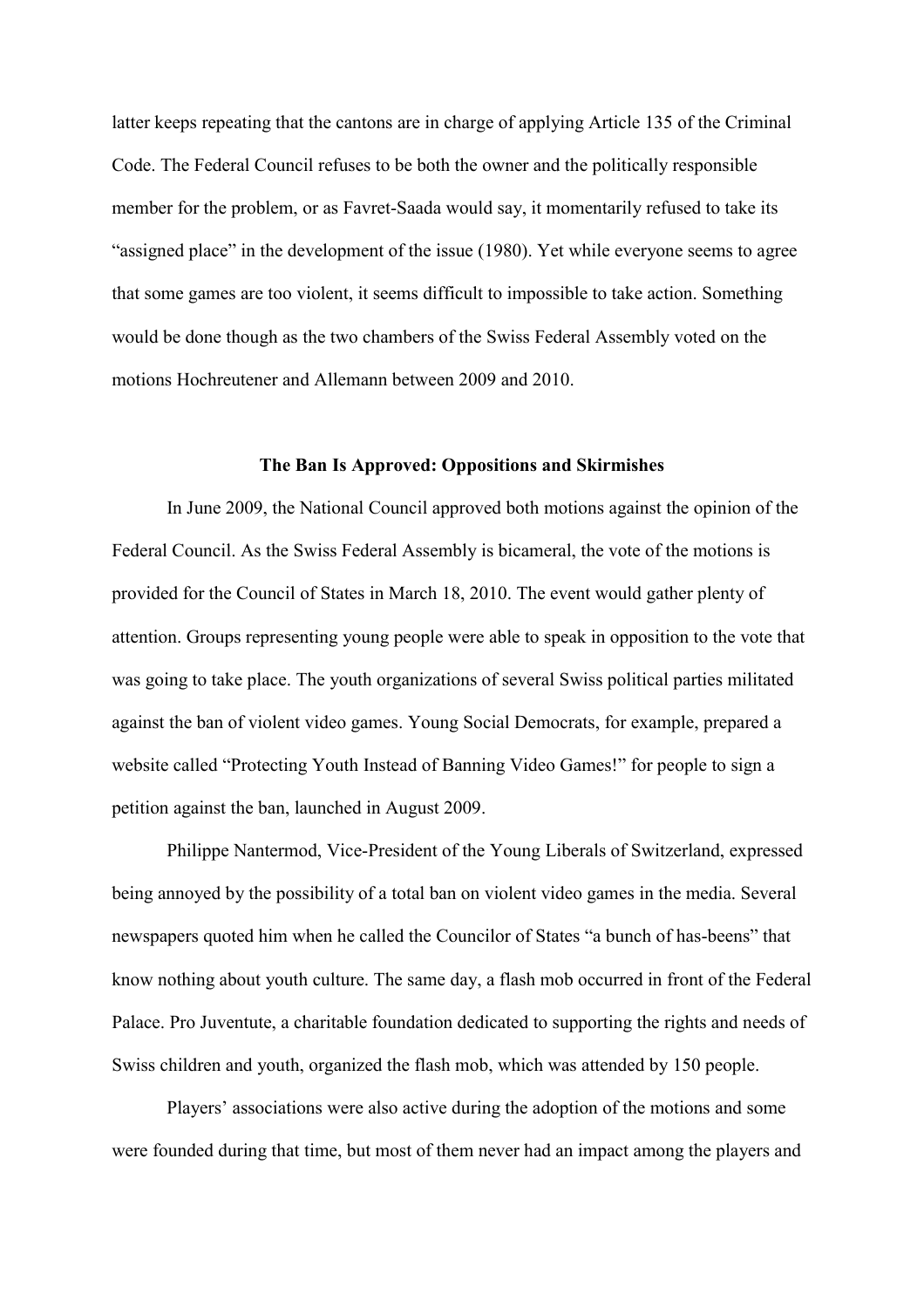have been inactive since then. The Swiss Gamers Network, for example, defines itself as the largest community of players; however, since 2010, they have only planned two new events. In the Swiss-German part of Switzerland, GameRights, the Swiss consumer organization representing the interests of adult gamers, seems to fare better. The organization, which defines itself on its website as "not a cranky fringe group" is quite active in informing parents, teachers, and politicians about video games culture. GameRights is still active and took a stance on this possible ban, stating that Switzerland "requires a legal anchoring of the PEGI age classification system" so that distributors only sell age-appropriate games for children.

As an ongoing issue, the problem of violent video games is not enclosed and is constantly subject to debate. When the Sandy Hook Elementary school shooting took place in Newtown, Connecticut, U.S. in 2012, the controversy of violent video games re-emerged. The link between violent games and this killing was widely used in the media, and Näf's actions had good media coverage during that time as he advocated for the on-going ban of violent video games. From time to time, the issue reappears, but so far, the proposed solutions are unambiguous: the ban seems like the only possible outcome. [

The descriptions' analysis highlights the categories used in the stances in relation to the problem of violent video games. Members of Parliament in their documents and through the media coverage of their actions are alarmed by 'youth violence' while offering to protect children, adolescents, or young people from violent video games. The category "youth" is used here as a hetero-category "where the character of the category is that it's used by nonmembers of the category and not by members of the category except when members are identifying themselves to non-members" (Sacks 1979, 8).

Typically, young people are often the object of the discourse, but they are hardly the subject. In the case of violent video games, they rarely appear in the media as subjects,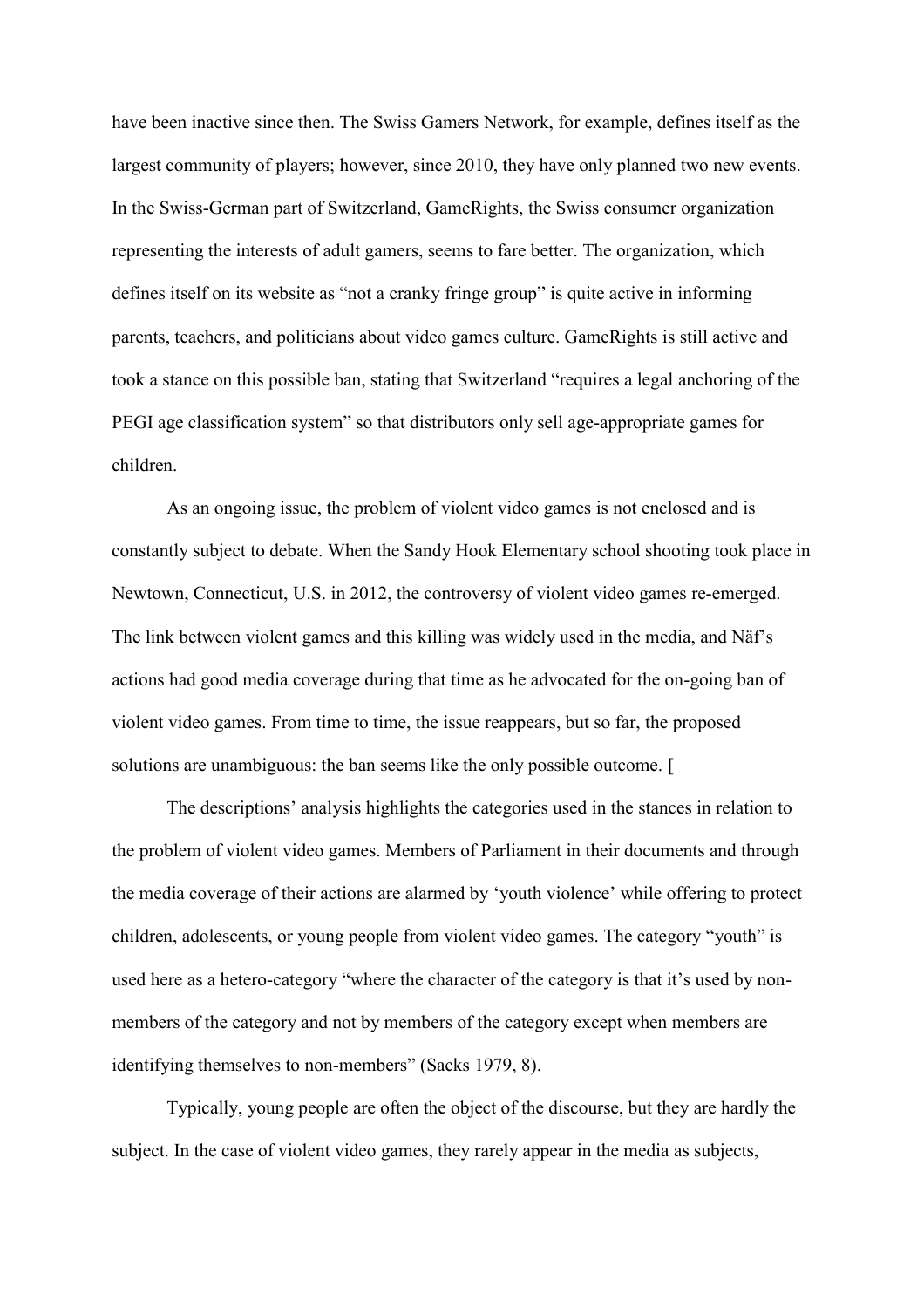particularly the print media, and when they do, as in TV programs, it is most often used as an argument for youth violence policies. Sociologist Jean Widmer claims that this status—being the object of the discourse and not the subject—suggests the "excommunication" of the "culprits": can they give their view on the matter? We would find a few similar traits to the drug problem that occurred in Switzerland the early 1990s when communities were shocked but baffled by the deviance of their children and adolescents who still remained largely constituted as objects (Widmer 2010). Furthermore, Kline, Dyer-Whiteford and de Peuter (2008) notes that demonizing the category "young people" is risky because "rather than encouraging social and historical understanding of a cultural practice," it creates a militarized masculine gamer culture that excludes women (Ibid268

The categorization of violent video games as "killergames" has social implications. First, the category's name carries judgment about playing those games, and carries also the evocation of the normative background that establishes this judgment (Widmer 2010, 214). Second, an intimate link exists between categories and category-bound activities and features that do not have to be mentioned explicitly. To play a "killergame" implies a deviant and potentially dangerous behavior. In her motion, Allemann notes that "recent studies show an empirical link between violent behavior and consumption of violent games. This is largely explained by their ultra realistic game design and the many opportunities they offer to exercise violence" and that "isolated cases strengthen the hypothesis that violent games contribute to push some consumers to cause real violence."<sup>17</sup> Also, the expression "violent" video games' problem" or even "killergames' problem" focuses on the product. Debates could have named it differently: The reference to the "problem of video gamers" would, for example, put at its center the individuals concerned, their motives, what they experience, and what they want (Ibid., 214). It also could have been the 'problem of parental control,' perhaps

<sup>&</sup>lt;sup>17</sup> Motion Allemann 09.3422 "Ban on Killergames."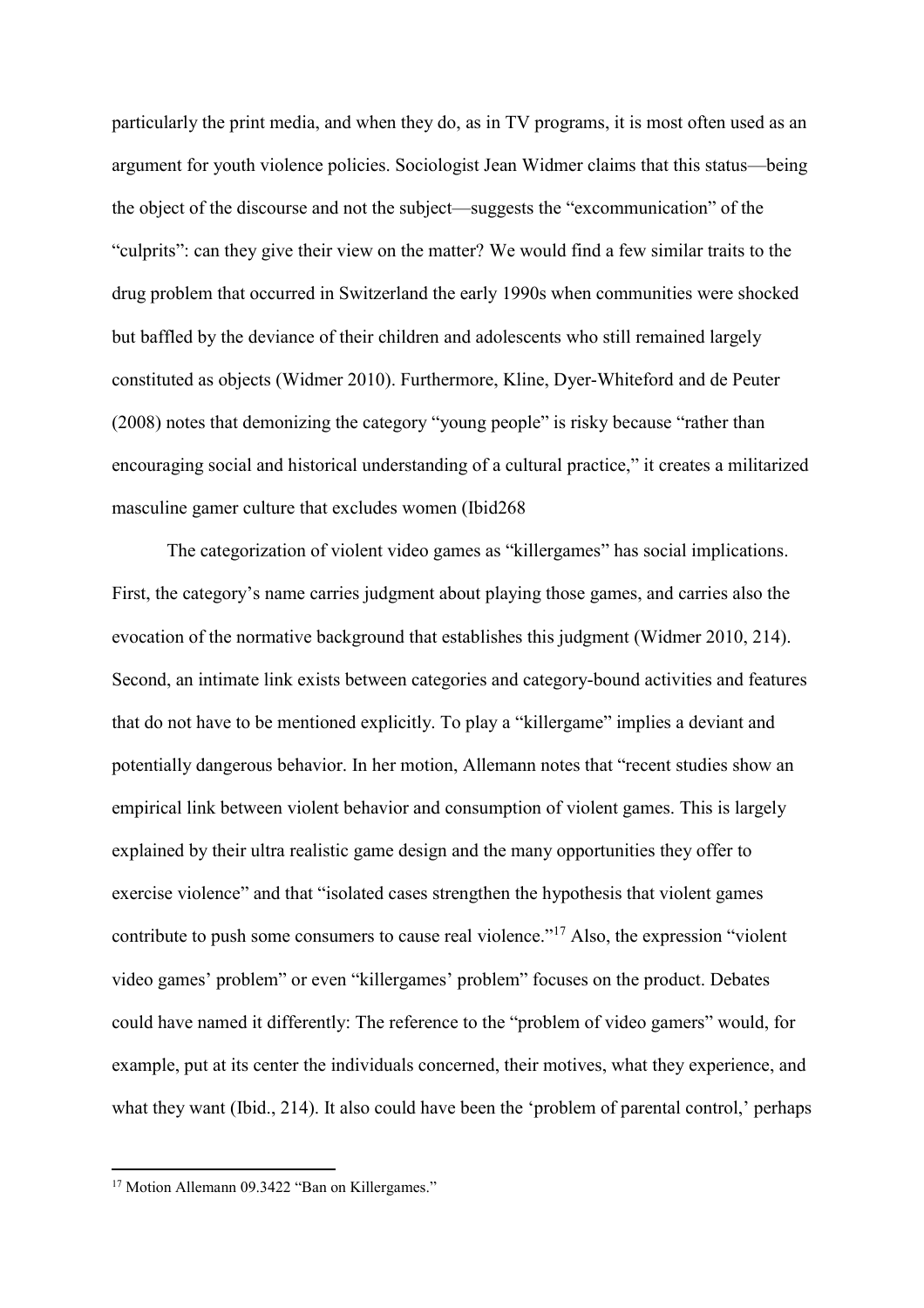suggesting a different set of actions to resolve it. To categorize certain type of games with such an ambiguous name as 'killergames,' has provided for their players an enterprise which is doomed "simply by the virtue of the fact that that sets up an administration of the phenomenon that is not theirs" (Sacks 1979, 14).

#### **On the Absence of Public Mobilization**

Direct democracy as practiced in Switzerland permits that an issue should be passed to the public consultation via the right of referendum.<sup>18</sup> However, not all draft laws end up being voted by the people. In our case, debates were kept to a minimum and after a while, there has been a rapid consensus on the definition of the problem and its possible solutions. In order to protect youth from violent representations, the ban seems like the right thing to do for the Swiss community. This homogeneous consciousness of the 'violent video games problem' appears as a salient form of social control. To quote Gusfield, "It eliminates conflict or divergence by rendering alternative definitions and solutions unthinkable. This subtle, unseen implication of cultural ideas is perhaps the most powerful form of constraint. Unlike the conflict of power it goes unrecognized. What we cannot imagine, we cannot desire" (1984, 7).

This 'low noise' public problem is interesting in that it shows "how debates are conducted in Switzerland, which tend paradoxically to restrict or even stop questioning and explorations" (Bovet and Terzi 2011, 174). The way the problem is conceived is 'depoliticizing' in that it does not call for the formation of a political public invited to discuss issues that concern itself. This implies that not everyone has the same chance to initiate an inquiry. As Gusfield notes: "The public arena is not a field on which all can play on equal terms; some have greater access than others and greater power and ability to shape the

<sup>&</sup>lt;sup>18</sup> In the context of the Swiss participative democracy, the referendum allows the people to vote on the decisions of Parliament. The referendum must be requested within 100 days after the publication of the text by 50,000 voters or by eight cantons.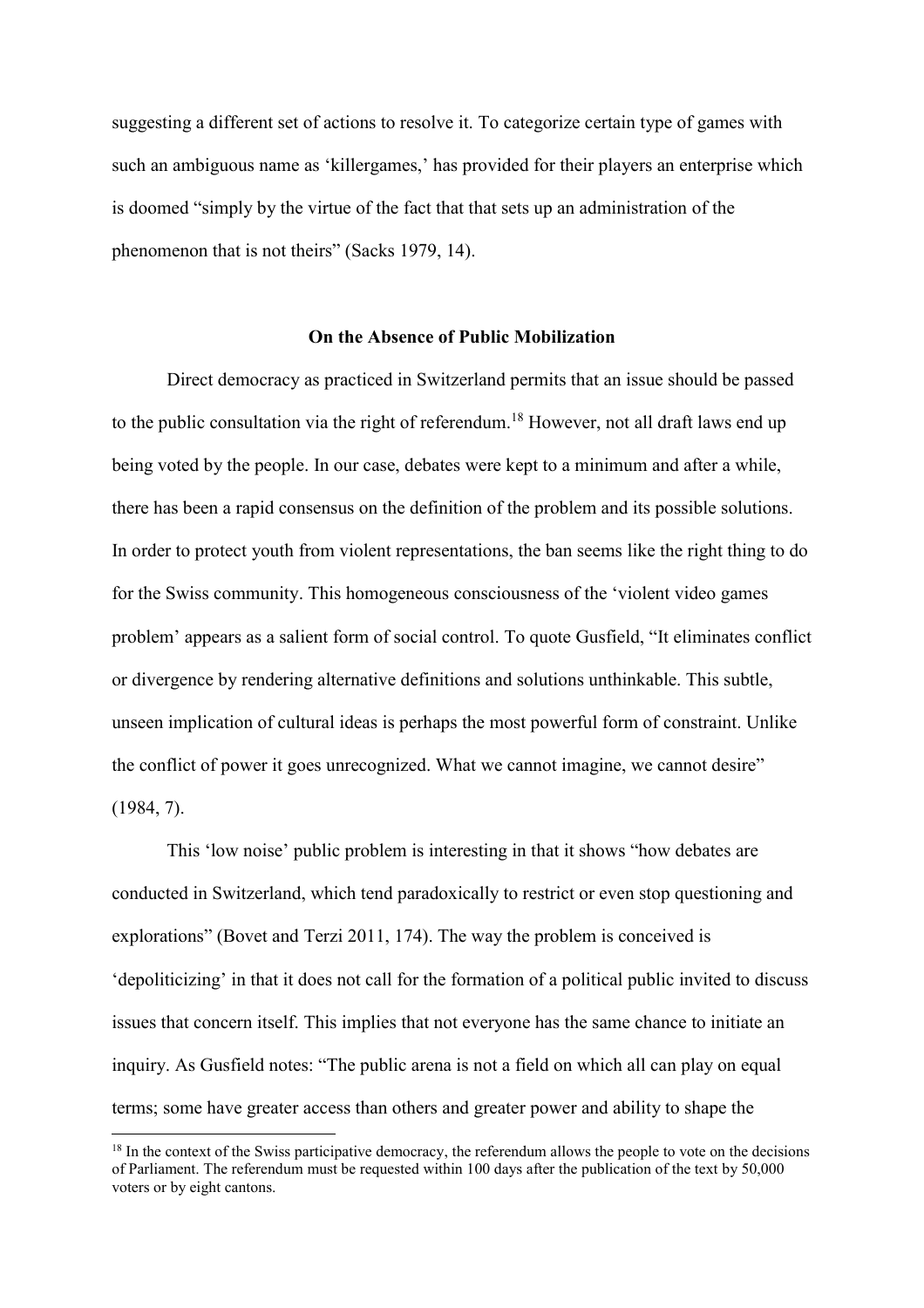definition of public issues" (1984, 8). The players' associations and other groups confront bigger and more experienced opponents—represented by the deputies—in the political, the legal, and the media arenas.

The use of hetero-categories such as 'youth' and 'killergames' suggest that the subjects of the problem are kept on the periphery when trying to solve it. The dimension of depoliticization is an explicit and a recognized component of the problem's definition. Doing nothing seems to be one of the traits granted in the problem of violent video games. It is seen as a dysfunction to which a *technical solution* should be provided, supported by politicians, and not what Dewey (1927) called "an enigma to solve."

The opposition to the future law does not crystallize so far into a political public. The players don't seem to be in a hurry, perhaps because the law is not yet drafted or because it seems doubtful that players perceive themselves as a political public capable of action. If the players, both young and old, were not treated as the subject of the public problem, they are clearly consumers able to find how to source games themselves. With platforms such as Steam, one can acquire video game content on the Internet. Online retailers can also provide games to players. The latter seems to prepare for the ban with mercantile cynicism, and players' forums treat the subject ironically. Throughout this chapter, I explore the possibility for players to be inexperienced when facing a public problem related to them and their difficulty when participating in a 'public': To be a player is to be a consumer before being a political agent.

## **Conclusion**

The stances have circumscribed the *theme* of the debate. They presented the issues discussed in the mid-90s as facets of the same problem, which may be designated by the term "youth violence." Inside it, violent video games seem to play a major role. The theme is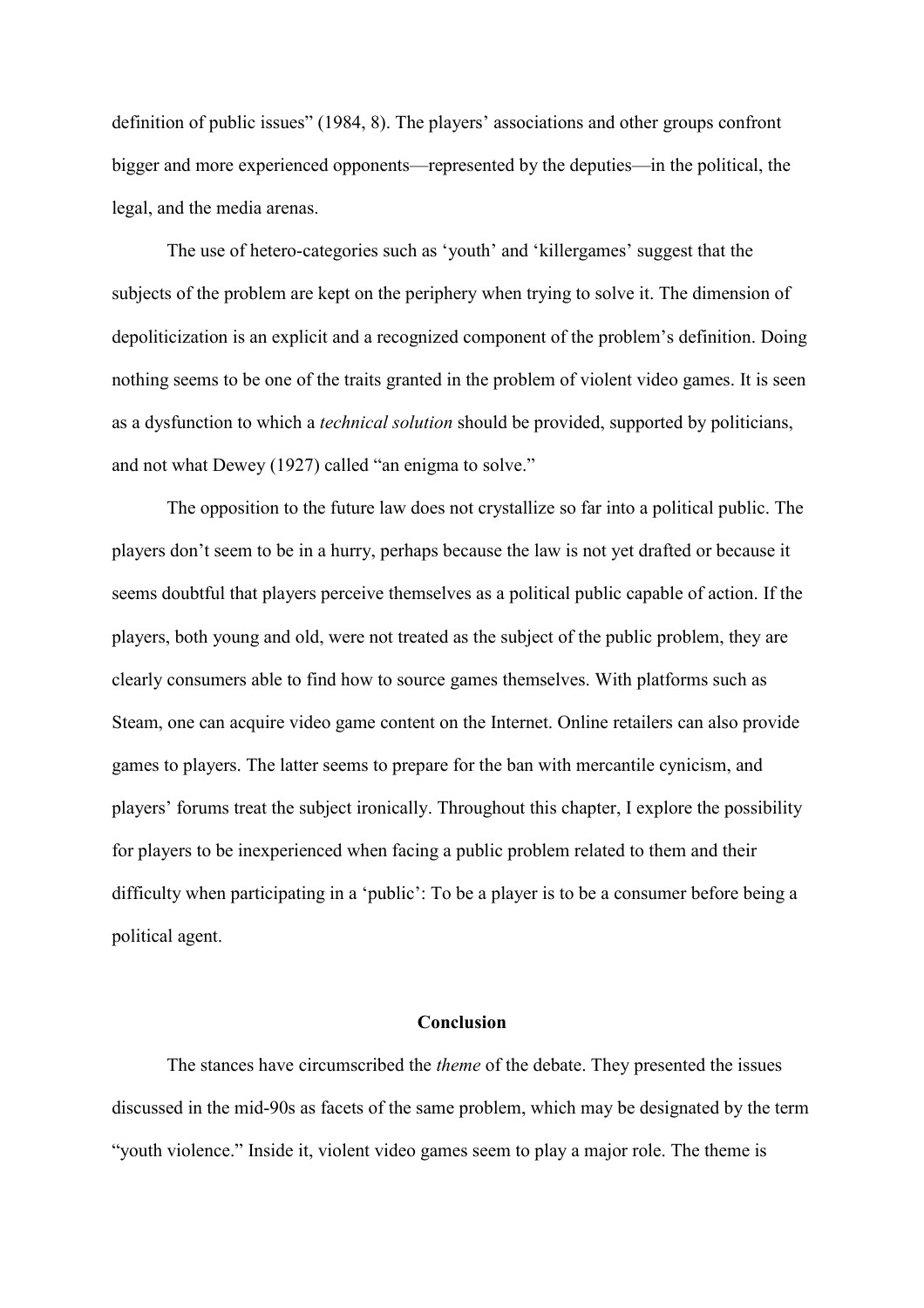defined by groups located from outside: Politicians and various worried groups named a problem to try to resolve it.

These descriptions have not only circumscribed the theme of the debate, but they also have conferred it a new *intelligibility* (Terzi 2003, 37). The issue was encapsulated in a larger one: youth protection. In order to protect young people from violent contents or to prevent youth violence, politicians deposited such motions in the Parliament. Various parliamentary actions and the echoes found in the media define who is the temporarily owner of the problem and who owns the causal responsibility and the political responsibility of the latter (Gusfield 1984). At first, the Federal Council, named by many inside the Federal Palace as the owner of the problem, tried to withdraw from it by stating that the cantons were accountable of Article 135 of the Criminal Code. But with the approval of the two motions,<sup>19</sup> the Federal Council was forced to both own the problem and also find a solution. A bill will be submitted to the Chambers in 2015.

Finally, these descriptions have articulated a new *temporal experience*. Based on the "space of experience" of several tragic news stories and the causal link made between violent behavior and consumption of violent video games, they opened the "horizon of expectation" of a possible ban on sales and distribution of violent video games (Koselleck 1985). Moreover, the analysis highlighted the open and closed nature of public experience, as social inquiries about problems can be re-launched from time to time (for discussion on violent video games in the U.S., see Ivory and Holz Ivory in this volume).

The various descriptions and activities surrounding the violent video games issue defined it as a unified public problem. Thus, it created a way to determine conduct and measures for implementation. Sociologists can monitor the inquiry, giving it the shape of an object of interest, of attention, and of action. It can therefore be traced as "the controlled or

<sup>&</sup>lt;sup>19</sup> Motion Hochreutener 07.3870 "Ban on violent computer games" and Motion Allemann 09.3422 "Ban on Killergames."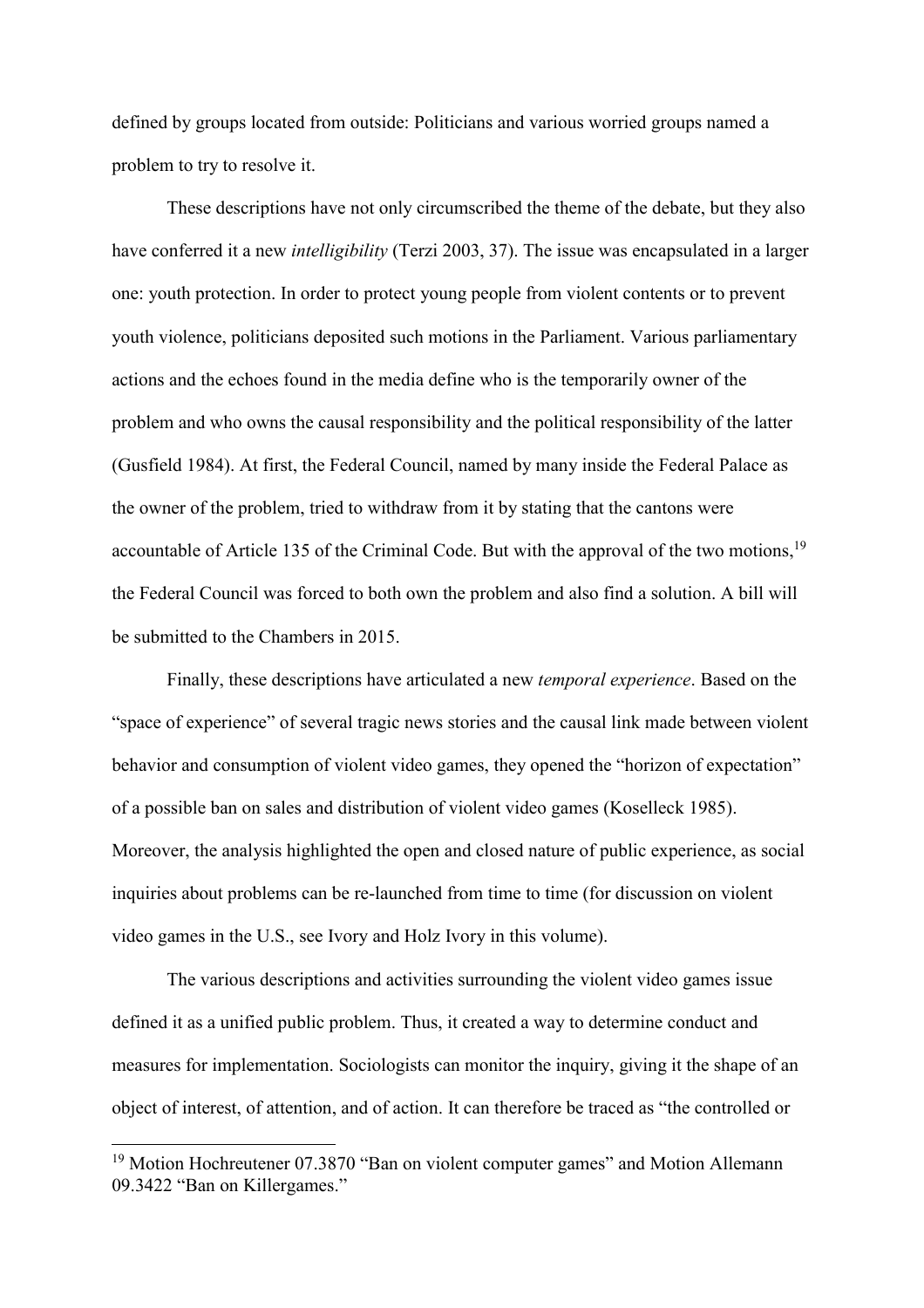directed transformation of an indeterminate situation into one that is so determinate in its constituent distinctions and relations as to convert the elements of the original situation into a unified whole" (Dewey 1938, 104‑05). Instead of focusing on the "social construction of the causal stories" (Stone 1989) given by the troubled publics in this case, or even what politicians might gain, these discourses analyze both the strategies and the arguments given in the course of activities in order to define and resolve the problem. Such a praxeological analysis shows how the Swiss community thinks and what questions it asks itself. In that regard, the violent video games issue deserves to be raised collectively by those who see it as a problem.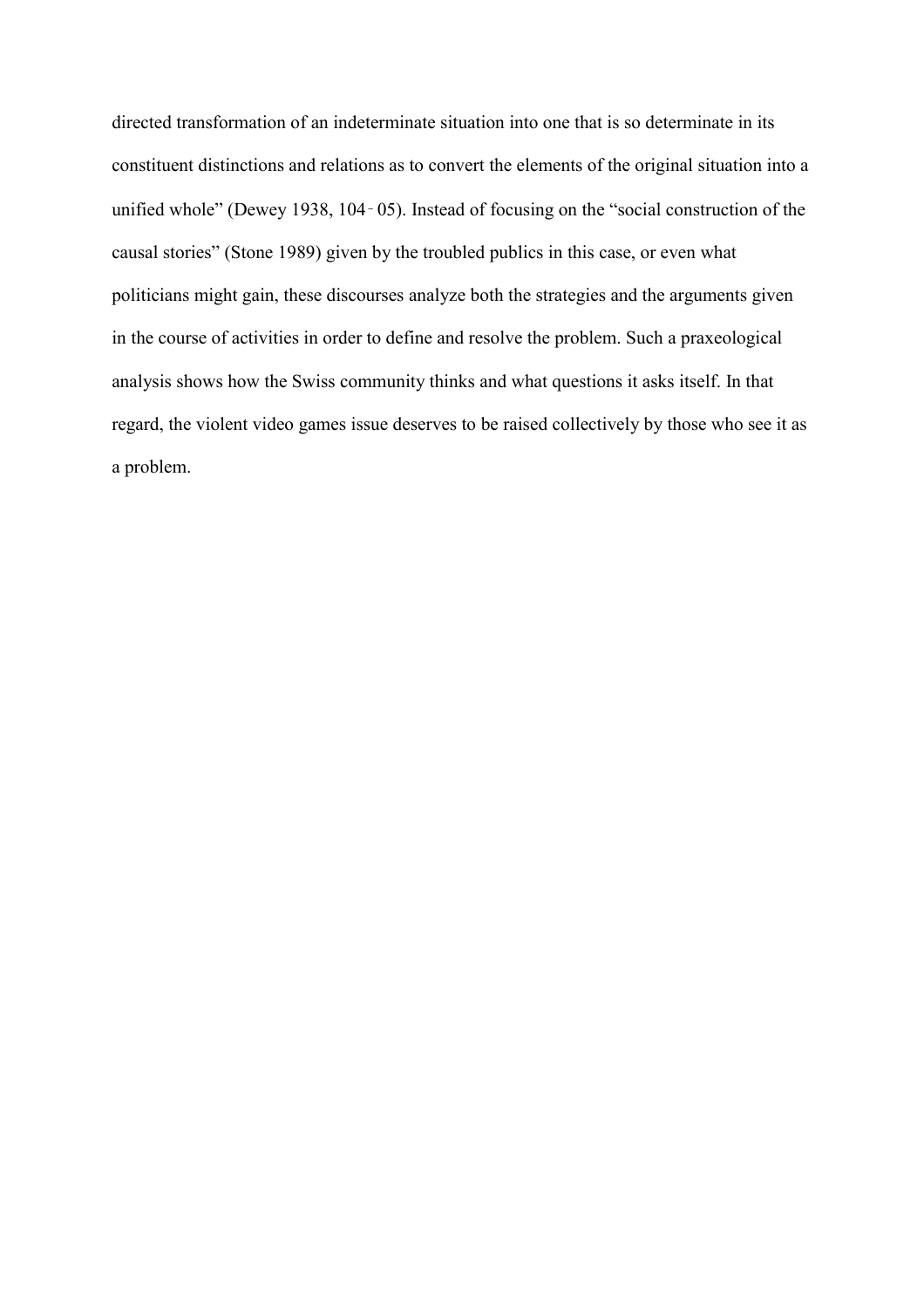#### **Works Cited**

- Bovet, Alain, and Cédric Terzi. 2011. "Démocratie Directe et Dépolitisation," in *Au Delà de L'automne: Alternatives sur le Plan Intérieur et Perspectives Européennes*, ed. Gross Andreas, Krebs Fredi, Stohler Martin, and Schönman Dani, 167‑75. St-Ursanne: Ed. Le Doubs.
- Steiner, von Martin. 2009. "SP-Grossrat Kämpft Gegen Killergame." *Blick*, April 7. http://www.blick.ch/life/games/neuheiten/news-manhunt-2-sp-grossrat-kaempftgegen-killergame-id18747.html.
- Callon, Michel, Pierre Lascoumes, and Yannick Barthe. *Acting in an Uncertain World. An Essay on Technical Democracy*. Cambridge, MA: The MIT Press, 2009.
- Cefaï, Daniel. "Qu'est-ce qu'une arène publique? Quelques pistes dans une perspective pragmatiste," in *L'Héritage du Pragmatisme: Conflits d'Urbanité et Épreuves de Civisme*, ed. Daniel Cefaï and Isaac Joseph, 51‑83. La Tour d'Aigues: Editions de l'Aube, 2002.
- Cefaï, Daniel, and Cédric Terzi, eds. *L'Expérience des Problèmes Publics*. Paris: Éd. de l'École des hautes études en sciences sociales, 2012.
- Dewey, John. *The Public and its Problems: An Essay in Political Inquiry*. New York: Holt Publishers, 1927.
- ---. *Logic: The Theory of Inquiry*. New York, NY: Holt Publishers, 1938.

Donovan, Tristan. *Replay: The History of Video Games*. Lewes: Yellow Ant, 2010.

- Emerson, Robert M., and Sheldon L. Messinger. "The Micro-Politics of Trouble." *Social Problems* 25, no. 2 (1977): 121‑34.
- Favret-Saada, Jeanne. *Deadly Words: Witchcraft in the Bocage*. Cambridge University Press, 1980.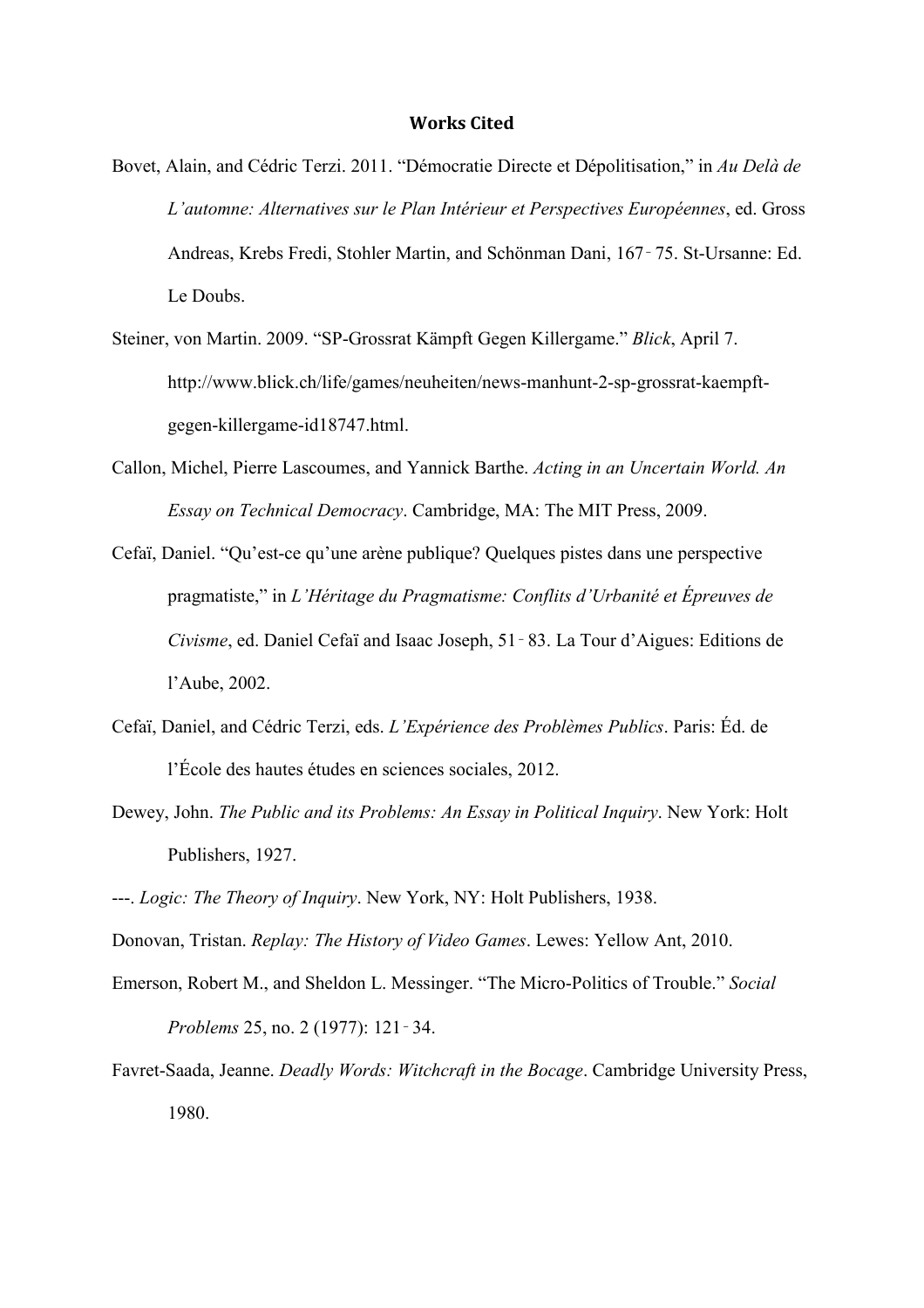- Gusfield, Joseph R. *The Culture of Public Problems: Drinking-Driving and the Symbolic Order*. The University of Chicago Press, 1984.
- Hacking, Ian. *The Social Construction of What?* Cambridge, MA: Harvard University Press, 1999.
- Ivory, James D., and Adrienne Holz Ivory. "Playing Around With Causes of Violent Crime: Violent Video Games as a Diversion from the Challenges Involved in Understanding and Reducing Violent Crime," in *Video Game Policy: Production, Distribution, and Consumption,* ed. Steven Conway and Jennifer deWinter, this volume. London: Routledge, 2015.
- Kline, Stephen, Nick Dyer-Witheford, and Greig de Peuter. *Digital Play: The Interaction of Technology, Culture, and Marketing*. Montreal: McGill-Queen's University Press, 2008.
- Koselleck, Reinhart. *Futures Past: On the Semantics of Historical Time*. Cambridge, MA: The MIT press, 1985.
- Lemieux, Cyril. "À Quoi Sert l'Analyse des Controverses?" *Mil Neuf Cent. Revue d'Histoire Intellectuelle*, no. 25 (2007): 191-212.
- Mauco, Olivier. "Jeux Vidéo, Problèmes Publics, Régulations Privées. Histoire Socio-Politique des Dispositifs de Contrôle de Contenus." Paris: Université Paris 1— Panthéon Sorbonne, 2012.
- Park, Robert E. "Sociology and the Social Sciences: The Social Organism and the Collective Mind." *American Journal of Sociology* 27, no. 1 (1921): 1‑21.
- Ricoeur, Paul. *Time and Narrative*. University of Chicago Press, 1984.
- Sacks, Harvey. "Hotrodder: A Revolutionary Category," in *Everyday Language: Studies in Ethnomethodology*, ed. George Psathas, 7‑14. New York: Irvington Publishers, 1979.